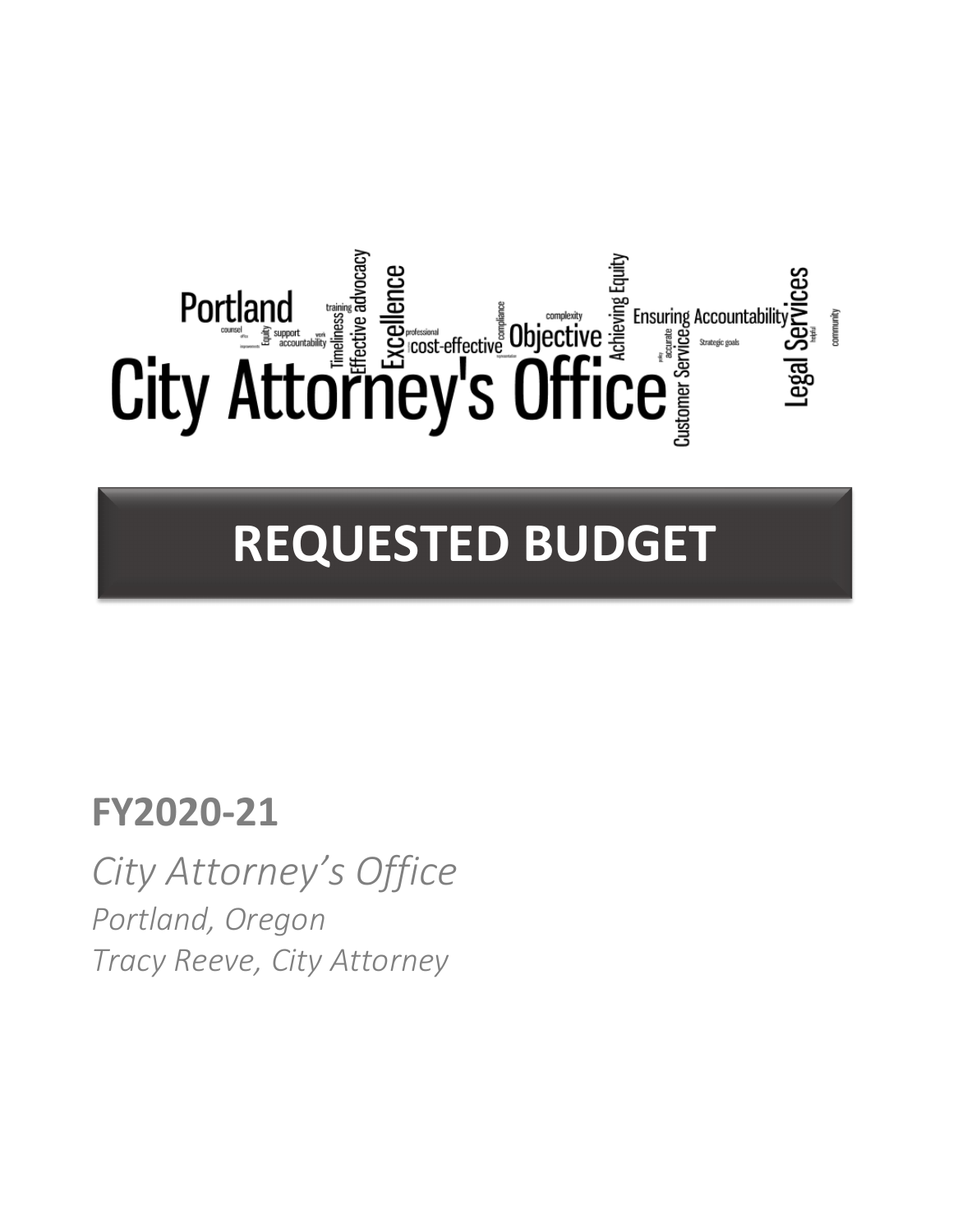

# $PORTLAND, OREGON$ OFFICE OF THE CITY ATTORNEY

CITY OF Tracy Reeve, City Attorney 1221 S.W.  $4<sup>m</sup>$  Avenue, Suite 430 Portland, Oregon 97204 Telephone: (503) 823-4047Fax: (503) 823-3089

January 29, 2020

### INTEROFFICE MEMORANDUM

TO: City Budget Office Commissioner Chloe Eudaly Commissioner Amanda Fritz Commissioner Jo Ann HardestyAuditor Mary Hull Caballero

FROM: City Attorney Tracy Reeve Mayor Ted Wheeler

SUBJECT: FY 2020-21 Requested Budget of the City Attorney's Office

Enclosed for your consideration is the FY2020-21 budget request for the City Attorney's Office. The City Attorney's Office has one program - Legal Services. The Legal Services program supports the City's elected officials and all City bureaus by providing legal advice and advocacy necessary to implement the City's programs and services and enable the Cityto achieve its policy goals.

Budget guidance to bureaus this year included a challenge to bureaus to find ways to deliver better and more cost-effective services. This requested budget is focused on creating stabilityand consistency in the office after a period of change and does not include requests forincreased funding or positions.

As directed, the City Attorney's Office is working with the Office of Management andFinance and the City Budget Office on Priority Issue Area 7: Long Term Liabilities.Enclosed with this requested budget is a joint memo addressing long-term liabilities.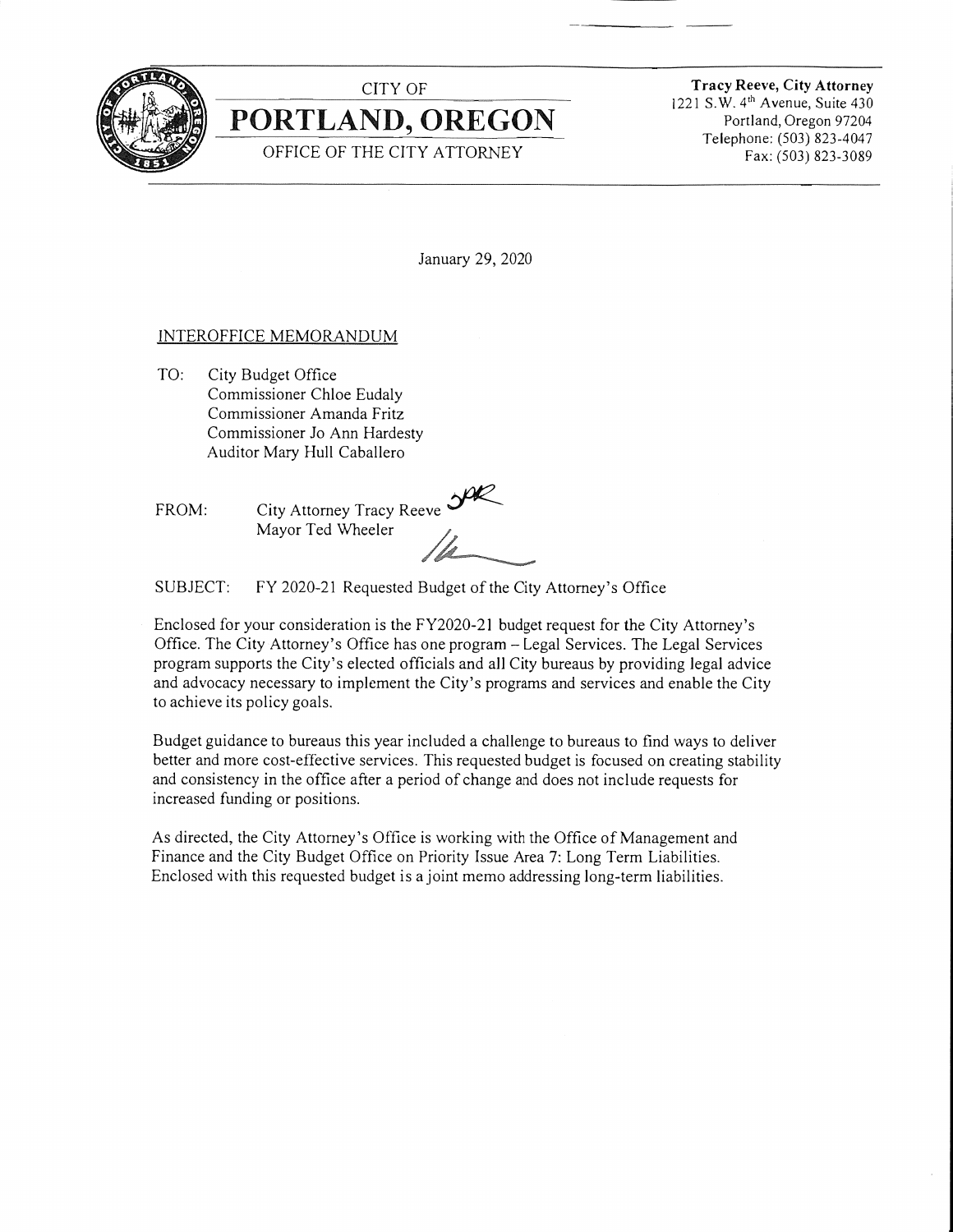

CITY OF

OFFICE OF THE CITY ATTORNEY

**PORTLAND, OREGON**

**Tracy Reeve, City Attorney** 1221 S.W.  $4<sup>th</sup>$  Avenue, Suite 430 Portland, Oregon 97204 Telephone: (503) 823-4047 Fax: (503) 823-3089

### **Long Term Financial Liabilities and Recommended Solutions**

### **Responding to Mayor's Budget Guidance**

January 28, 2020

Jessica Kinard, Budget Director

Michelle Kirby, Interim Chief Financial Officer

Tracy Reeve, City Attorney

### **Introduction**

Binding City Financial Policy states that "[t]he City shall plan for the types and levels of investment necessary to ensure the sustained and equitable delivery of public services to the residents, businesses, visitors and customers of the City." The City of Portland has several notable citywide financial liabilities looming over the next several decades that may threaten sustained and equitable service level delivery.

As directed by the Mayor's Budget Guidance, the City Budget Director, the Chief Financial Officer, and the City Attorney have conducted an initial assessment of the major citywide liabilities facing the City. This assessment functions as a starting point for future conversations and more detailed analysis; many of these liabilities have elements of uncertainty around the likelihood and magnitude of cost risk. Additionally, the Chief Financial Officer is in the process of generating the City's first long-term financial plan, expected to be completed in the spring of 2020. This initial assessment memo is intended to be the starting point and will be expanded upon in the Long-Term Financial Plan.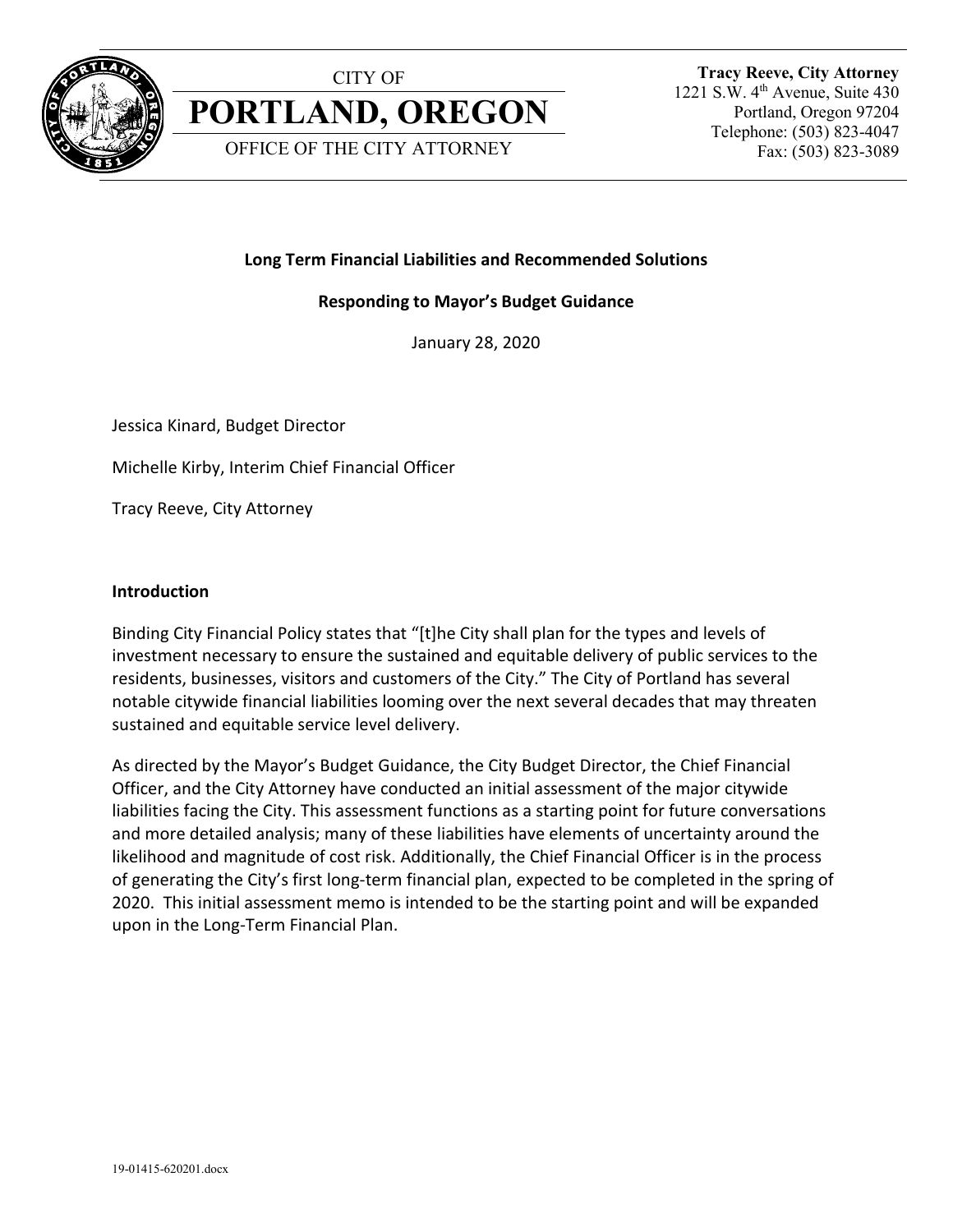January 28, 2020 Page 2 of 8

### **Summary of Liabilities**

The below categorization reflects initial estimates based on available information at this time. None of the liabilities discussed have precisely known costs and timelines for impact.

| Liability                                                      | Estimated \$ Impact<br>Restrictive (>\$30M)<br>Significant (\$5M-\$30M)<br>Notable (<\$5M) | <b>Estimated Urgency</b><br>Near (1-3 yrs)<br>Medium (3-7 yrs)<br>Long-term (7+ yrs) | <b>Confidence Level of Risk</b><br>Certain \$ and timeline<br>Certain \$ or timeline<br>Uncertain \$ and timeline |
|----------------------------------------------------------------|--------------------------------------------------------------------------------------------|--------------------------------------------------------------------------------------|-------------------------------------------------------------------------------------------------------------------|
| <b>Major Maintenance</b><br>& Infrastructure<br><b>Backlog</b> |                                                                                            |                                                                                      |                                                                                                                   |
| <b>PERS Liability</b>                                          |                                                                                            |                                                                                      |                                                                                                                   |
| <b>Personnel Cost</b><br><b>Mandates</b>                       |                                                                                            |                                                                                      |                                                                                                                   |
| <b>Portland Harbor</b>                                         |                                                                                            |                                                                                      |                                                                                                                   |
| <b>Citywide Legal</b><br><b>Liabilities</b>                    |                                                                                            |                                                                                      |                                                                                                                   |
| <b>Technology &amp;</b><br><b>Equipment</b><br>Replacement     |                                                                                            |                                                                                      |                                                                                                                   |
| <b>Technology &amp;</b><br><b>Equipment</b><br>Replacement     |                                                                                            |                                                                                      |                                                                                                                   |
| <b>Columbia Levee</b>                                          |                                                                                            |                                                                                      |                                                                                                                   |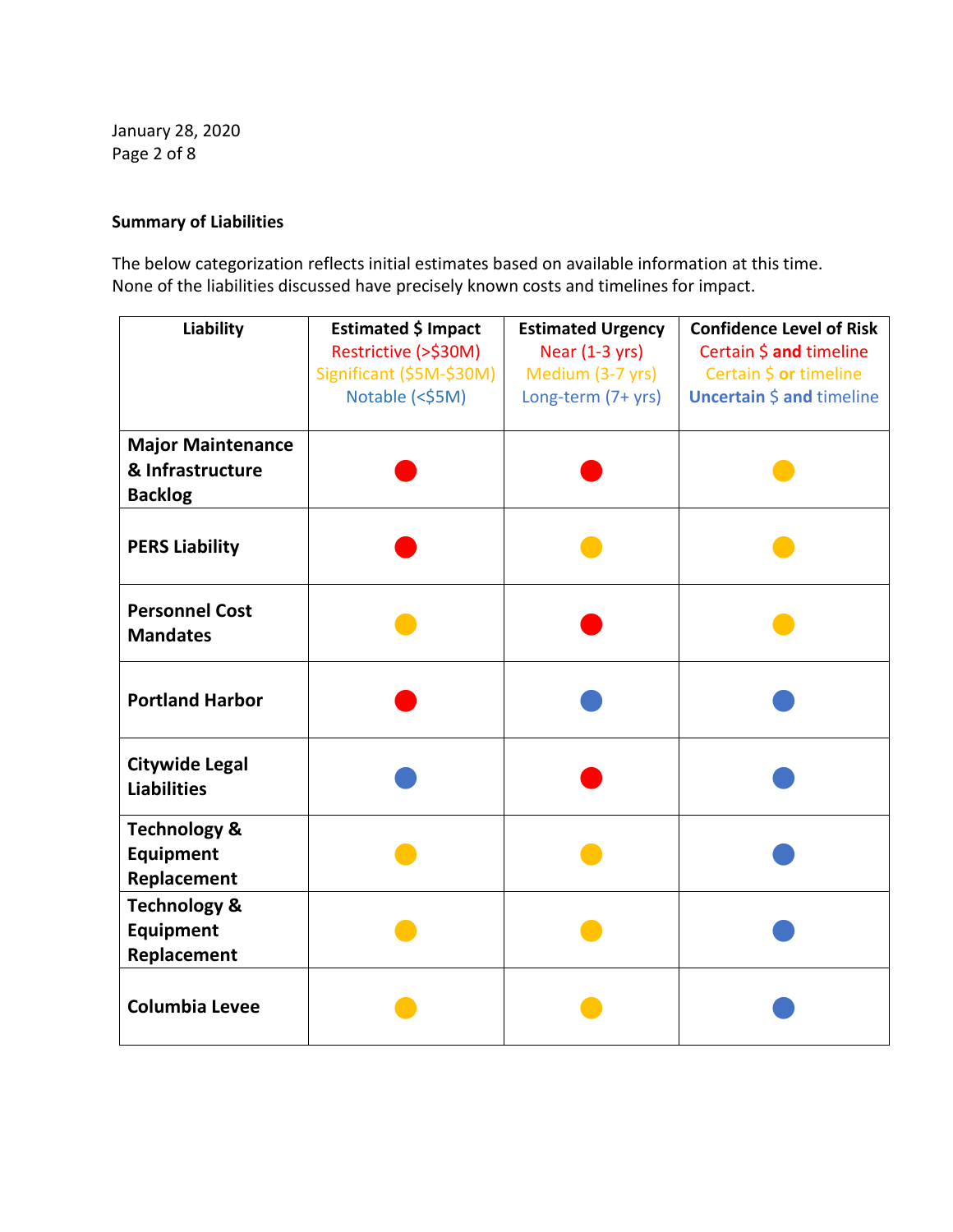January 28, 2020 Page 3 of 8

### **Summary of Recommendations**

### **FY 2020-21:**

- Deposit up to \$5 million in City resources into the General Obligations reserve, for transfer to a Side Account for **PERS rate buy-down.** The \$5 million would consist of **\$1.5 million in one-time General Fund resources**, and the remainder from other City funds. If this contribution could be leveraged by the State Employer Incentive Fund, an additional \$1.2 million would be granted by the State. This total side account balance of \$6.2 million invested in buying down our PERS rates would yield an estimated \$10.8 million in savings over 20 years. This proposal is scalable.
- Prioritize **asset management systems and operations** by supporting requests for software systems, condition assessments, and operational staff essential to ensuring project investment is maximized.
- Consider depositing up to **\$2 million** of discretionary resource in the General Obligations reserve to fund likely future costs such as Portland Harbor, Columbia Levee, mandated personnel costs and unforeseen legal costs.
- Continue supporting **data governance policy development** as a precursor to supporting a technology and equipment replacement fund and allocation process.

### **Future years:**

- Create and adhere to a **funding plan** for liabilities once costs are known for Portland Harbor, Columbia Levee, and personnel mandated costs.
- Plan for and incentivize bureau investment in needed technology replacement needs by establishing a **technology and equipment replacement reserve.** Allocations from the reserve will be determined by agreed-upon City policies around data governance and technology plans.

### **Long-Term Liabilities & Recommended Action Detail**

**1. Major Maintenance and Infrastructure Backlog**

The City's most significant and urgent financial and service-level risk is the unfunded major maintenance and infrastructure backlog. The latest report estimated that the City would need to increase its investment by \$568 million annually to close our current major maintenance funding gap. City Council, bureaus, and voters have approved significant resource investments in our asset base in recent years, and bureaus have also individually taken measures to address this issue. While the funding gap has continued to grow, the rate of growth in recent years has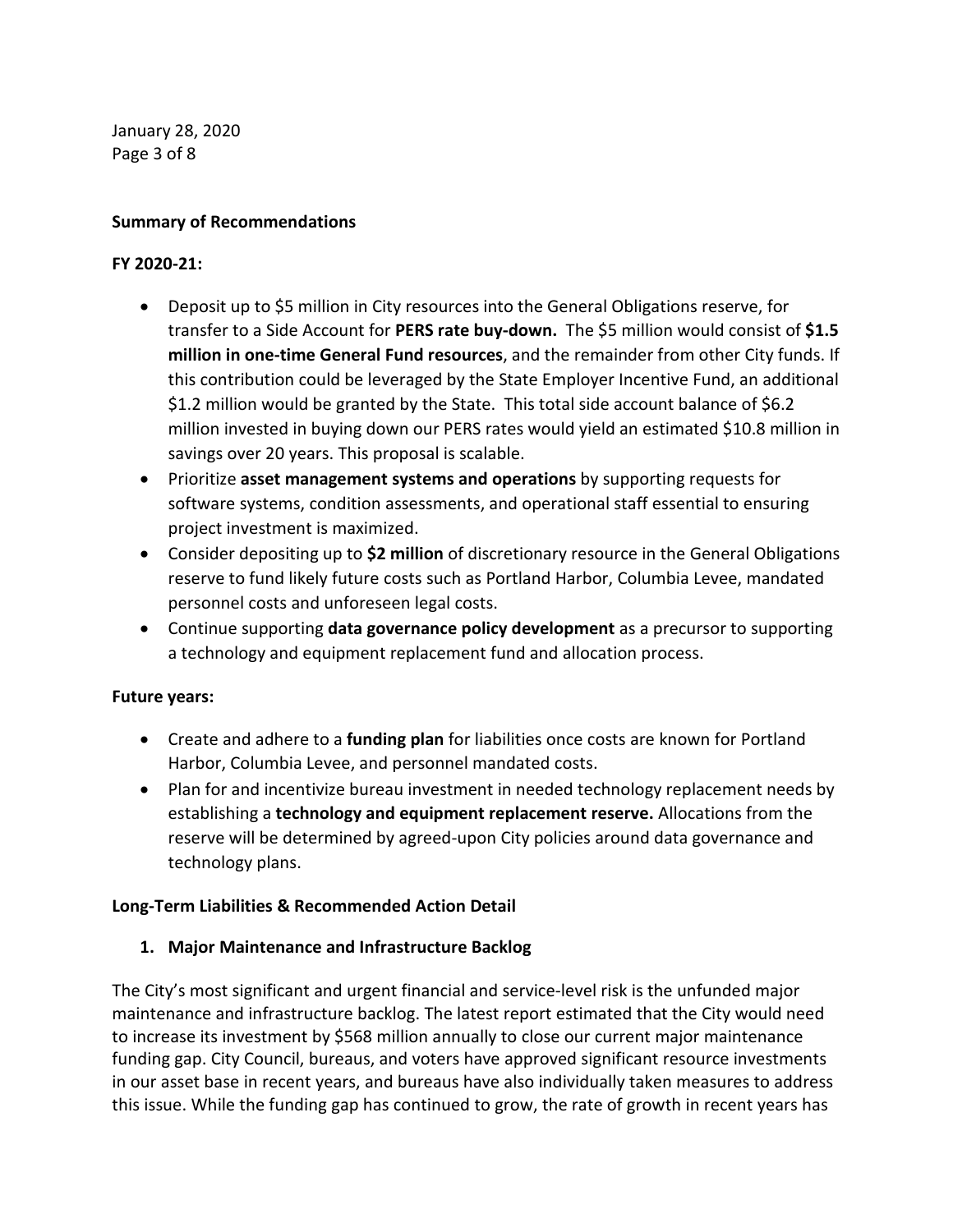January 28, 2020 Page 4 of 8

decreased<sup>[1](#page-5-0)</sup> and the City has made notable progress in our understanding of asset condition,<sup>[2](#page-5-1)</sup> which is an essential precursor to effectively addressing asset needs.

However, it is clear that more must be done. While this issue has been consistently presented as essential to preserving intergenerational service level equity, it has become increasingly apparent that the risk presented by this issue is more near-term. For example, the Parks bureau anticipates that, without a significant influx of new resources, it will need to retire 1 out of 5 Parks assets in the next fifteen years. Parks is not alone in this: the requests for urgent capital projects via the General Fund Capital Set Aside process is typically four times the amount of available Set Aside resources.

Funding Plan Recommendation: City financial policy mandates that at least 50% of one-time available discretionary resources be dedicated to major maintenance and infrastructure projects; Council should consider increasing the annual allocation to these efforts beyond the 50% requirement. Additionally, it has become clear that many bureaus require asset management operational support to ensure project funds are effectively spent. Providing resources for condition assessment, adequate data and asset management systems is essential to addressing this backlog. In addition to the capital set aside project funds, we recommend establishing an asset management improvement fund to invest in the infrastructure management systems and operations to ensure project funding is deployed in a way that maximizes impact. Beyond annual allocations, we recommend dedicating a significant portion of returning URA resources towards preserving these assets and service levels.

### **2. PERS Liability**

As with other public entities, the City will experience steadily rising Public Employee Retirement System (PERS) costs over the next several years. The actual amount of the City's required PERS contributions depends upon a variety of factors, but the actuary's estimated cost to the City grows significantly over the next nine years, and then begins to decline slowly to the current amount by year 2036. This increase is estimated to be an additional \$543 million in total resource needs over the 16-year period, with approximately 42% being General Fund resources.

Funding Plan Recommendation: As part of the City's strong financial management policies, the City budget includes expected costs associated with personnel salary and benefits – including retirement contribution costs – as part of the balanced five-year budget each year. This practice

<span id="page-5-0"></span> $1$  During the five-year period between 2008 and 2013, the annual average growth rate of the major maintenance funding gap was 28%. In the five years following (2013 to 2018), the average growth rate slowed by 18 percentage points to 10%.

<span id="page-5-1"></span><sup>&</sup>lt;sup>2</sup> In 2007, the condition of nearly one-third of the City's assets was unknown. In 2018, the condition of approximately 8% of the City's assets is unknown.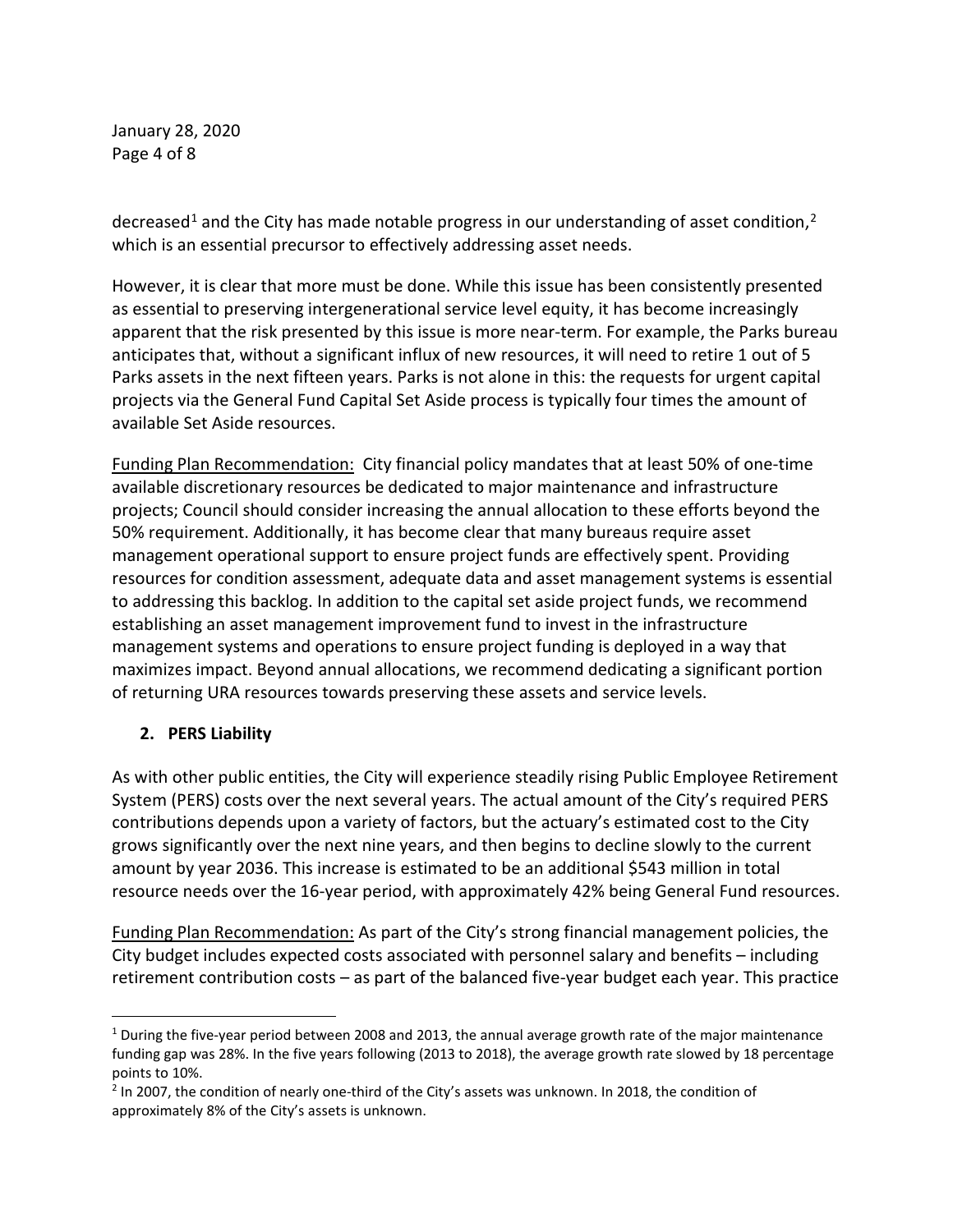January 28, 2020 Page 5 of 8

ensures that reasonably expected near-term changes in personnel costs are accommodated before other allocation decisions are made. This practice adequately plans for these costs but also restricts budget flexibility for other City service needs. The City may take additional action to both lessen the actuarial liability and smooth the anticipated cost over a longer time horizon.

PERS side accounts are designed to reduce the employer's contribution rates through a "rate credit" by utilizing the account deposit and earnings over 20 years. Side accounts earn actual PERS returns. Currently the assumed rate is 7.2%; however, the fund may earn more or less. In addition, through Oregon State Bill 1049, the state has created an Employer Incentive Fund to provide a 25% match for cash funded side accounts through an application process as monies are available. Although the original Incentive Fund was quickly used by other state government employers, it is important to get on the "wait list" as it is expected that additional funds will become available over the next year. If the City invests \$1.5 million in one-time General Fund resources, we can leverage investments of \$3.5 million from other City funds and potentially gain \$1.2 million in State resources for a total set-aside account balance of \$6.2 million. This investment would yield an estimated \$10.8 million in City savings over the next 20 years. This proposal is entirely scalable depending on the availability of General Fund resource.

### **3. Personnel Cost Mandates**

The City's five-year balanced discretionary budget assumes personnel cost increases for inflationary factors, benefit cost growth, and approved wage growth. However, decisions that require subsequent authorization by Council – such as future labor contract agreements or new or supplementary employee benefits – are not included and funded in the forecast. Additionally, changes in policy or regulation affecting personnel costs can disrupt service levels if inadequately planned for. One specific liability currently facing the City comes with the state's passage of a new Paid Family Leave Act that will result in an increased cost to the City beginning in FY 2021-22. CBO is currently assessing the estimated cost to the City of different options to implement this policy. These options include the City developing its own plan or simply using the state's plan.

Funding Plan Recommendation: Proactively reserving some level of resource for mandated changes in personnel costs can smooth the cost impact of significant changes over a longer timeframe. We recommend that the City set aside resources early for known, distinct mandates – such as implementation of the Paid Family Leave Act – to smooth costs over a longer time horizon. For liabilities that have an unknown timeframe or magnitude, the City can deposit discretionary resources into a General Obligations reserve for the purpose of addressing many of the major cost liabilities described in this memo rather than one issue specifically.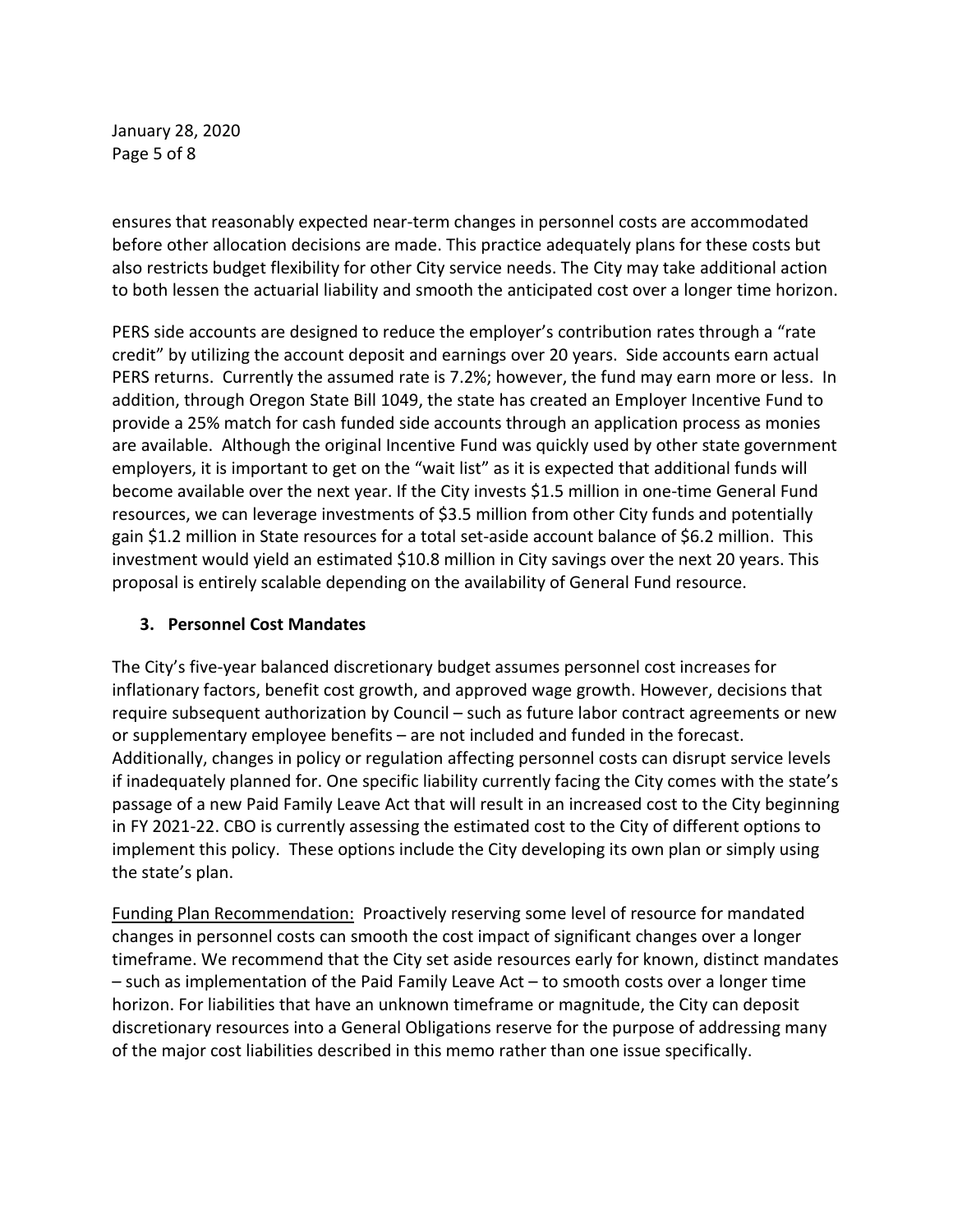January 28, 2020 Page 6 of 8

### **4. Portland Harbor Clean-Up**

Environmental cleanup of the Portland Harbor Superfund Site is an ongoing financial liability for the City. It is not currently quantifiable but is likely to be significant. The City is one of more than 100 parties participating in a confidential, non-judicial process to reach an allocation of more than \$1B of cleanup costs among the parties.

Simultaneously with the settlement process, the City has entered into Administrative Orders with the U.S. Environmental Protection Agency to perform projects that move the site towards cleanup. Pursuant to these Orders, the City has funded work to investigate and design certain portions of the remedy. The City's expenditures under these EPA Orders are costs that will be eventually allocated among the parties participating in the negotiated settlement, or the expenditures will be credited towards the City's ultimate liability if negotiations fail. As discussed below, these costs by the City for work under the EPA Orders are currently being budgeted for by the City.

However, the City's ultimate share of the total liability for Portland Harbor clean-up is not known and cannot be reasonably predicted at this time. In addition, it is difficult to predict whether the City will fund its share of the ultimate liability through a cash payment, through an agreement to perform certain work, or a combination of both. If the City settles its share of the liability by making a cash payment, then the payment would likely occur over a shorter time frame. On the other hand, if the City agrees to settle the case by performing certain work, the City's expenses for the work could be spread out over a much longer time period.

### Funding Plan Recommendation:

There are two types of funding reserves needed for Portland Harbor:

- 1. Project work being conducted under EPA Orders over the next three to five years which can be estimated over 5-year budget planning cycles; and
- 2. Addressing ultimate liability and planning for implementing a site-wide settlement agreement(s) which cannot be reasonably quantified yet.

Funds for the first type of costs are being addressed beginning in this year's budget and will be held within a Portland Harbor subfund of Fund 231 (The Citywide Obligation Fund).

However, since the second type of costs cannot be reasonably quantified yet, we recommend that the funds needed for the ultimate settlement simply be accrued in a General Obligations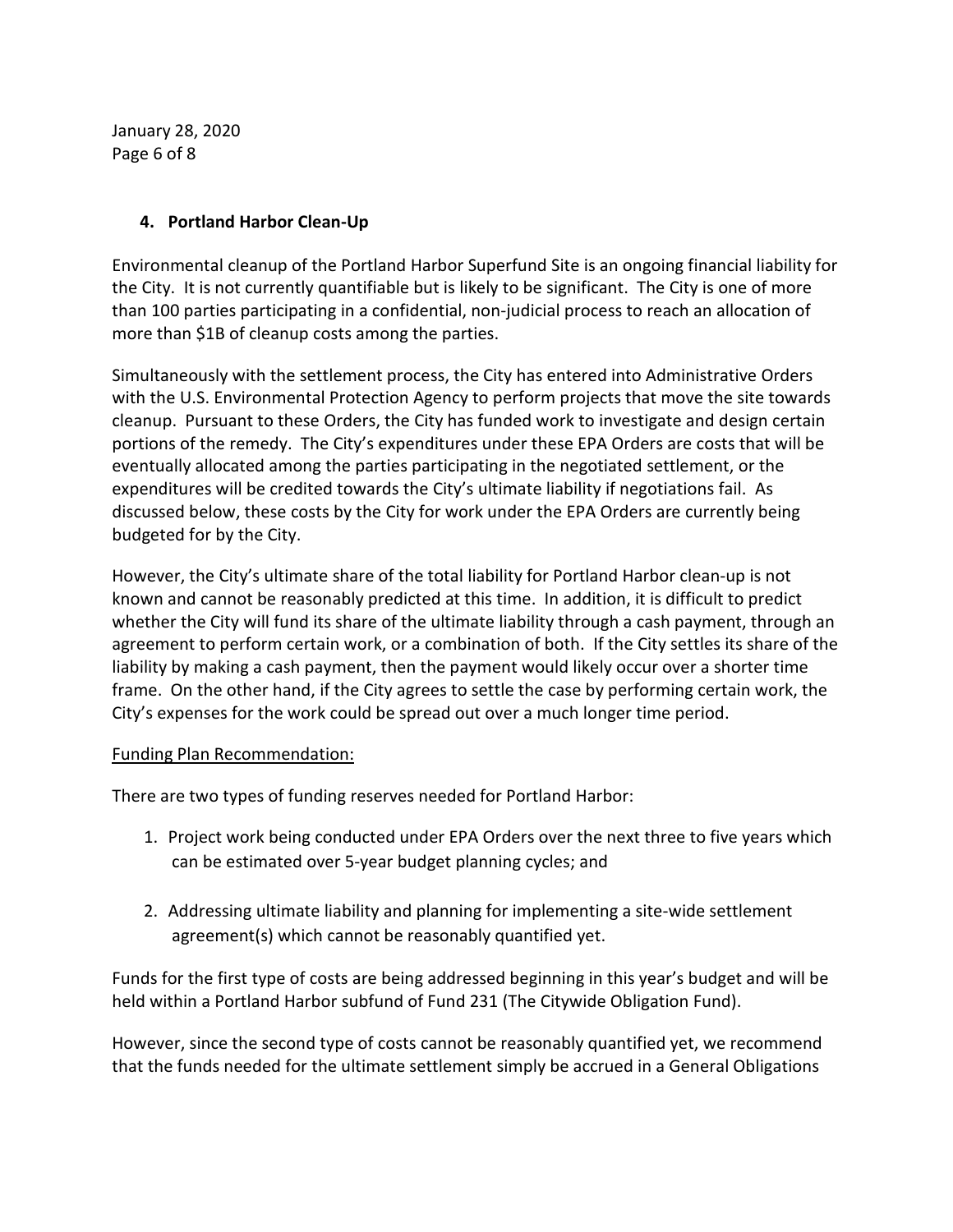January 28, 2020 Page 7 of 8

reserve fund. Importantly, of course, to the extent funds accrue from ratepayer bureaus, those ratepayer funds would have to be tracked so that they were not used for other purposes.

### **5. Citywide Legal Liabilities:**

Occasionally, the City experiences unforeseen legal costs with multi-fund or citywide responsibility. These costs may arise as a result of a legal suit against the City or as a result of Council's desire to proactively pursue a legal, regulatory, or policy change. There is no current practice or method to proactively plan for these types of costs.

Funding Plan Recommendation: Proactively reserving some level of resource for Citywide legal liabilities may empower the City to respond effectively and with minimal service disruption when issues arise. However, as the amount of funding required and the timeline of the need is unknown, it is difficult to recommend a specific funding level for this purpose. One solution would be for the City to deposit discretionary resources into the General Obligations reserve for the purpose of addressing many of the major cost liabilities described in this memo rather than one issue specifically.

### **6. Technology and Equipment Replacement:**

Strategically planning for and funding equipment and technology needs not only mitigates the financial risk posed by these large and urgent requests, but it protects and preserves core service levels and goals across the City. The improvements to financial policy that Council approved in April 2019 bolstered reporting and reserve requirements, providing a foundation for planning and strategizing around equipment and technology replacement needs. Planning for equipment replacement costs is now a core principle of existing City financial policy, but adherence is spotty and bureaus need better tools to plan for and fund these costs. Often, large one-time requests for needed replacement costs surface when the situation is critical. Recent examples include \$3M to replace the Fire Bureau's SCBAs and \$24M to replace Revenue Division's tax collection software. On the horizon are costly enterprise asset management software systems for OMF and Parks, and many others that are unknown.

Funding Plan Recommendation: Council should consider establishing a technology and equipment set aside account which could function similarly to the Capital Set Aside account. Resources from this account could be used to incentivize bureau investment and match bureau's existing resources for needed replacements. Setting up a matching fund could both smooth these costs over time and create an incentive for bureaus to develop more robust technology and equipment replacement plans.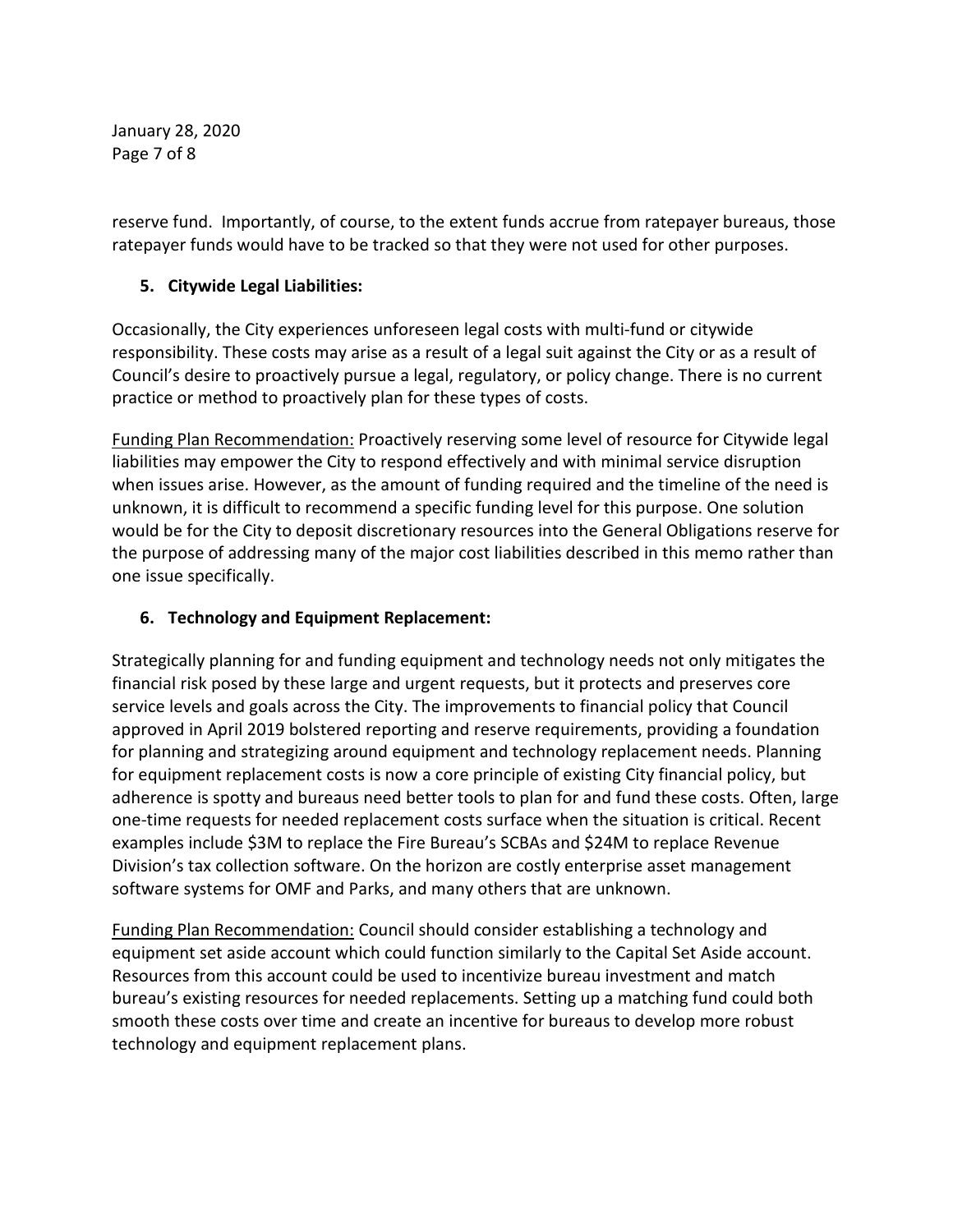January 28, 2020 Page 8 of 8

As a precursor to consistently and effectively evaluating technology needs, we need agreement on key elements around data governance. This includes agreement on questions such as who has the authority to make data management decisions, and who is accountable for the data.

### **7. Columbia River Levee**

For much of the last decade, several bureaus in the City have participated in the Levee Ready Columbia workgroup. This group was brought together for two purposes: first and foremost, following Hurricane Katrina, the Army Corp of Engineers has reevaluated and wants to recertify existing levees; secondly, there has been an effort to consolidate the drainage districts that oversee the levee. The City has participated in and supported funding studies and staffing related to these goals, and is expected to continue to partially fund these efforts.

Funding Plan Recommendation: In the FY 2019-20 Fall BMP, the City set aside one-time discretionary funds to cover all *existing* agreements. However, there will likely be more costs in the future. The Army Corp of Engineers has just completed their study of the levee and the next steps are being considered currently. Similar to the Portland Harbor, there will likely be multiple partners and even multiple funds within the City – the largest land owners in the western part of the levee are the Golf Fund and Portland International Raceway. The appropriate level of funding, and which entities in the City are responsible, will become clear over the next several months. Once these costs are identified, the City should begin setting aside resources in the General Obligations reserve for this purpose.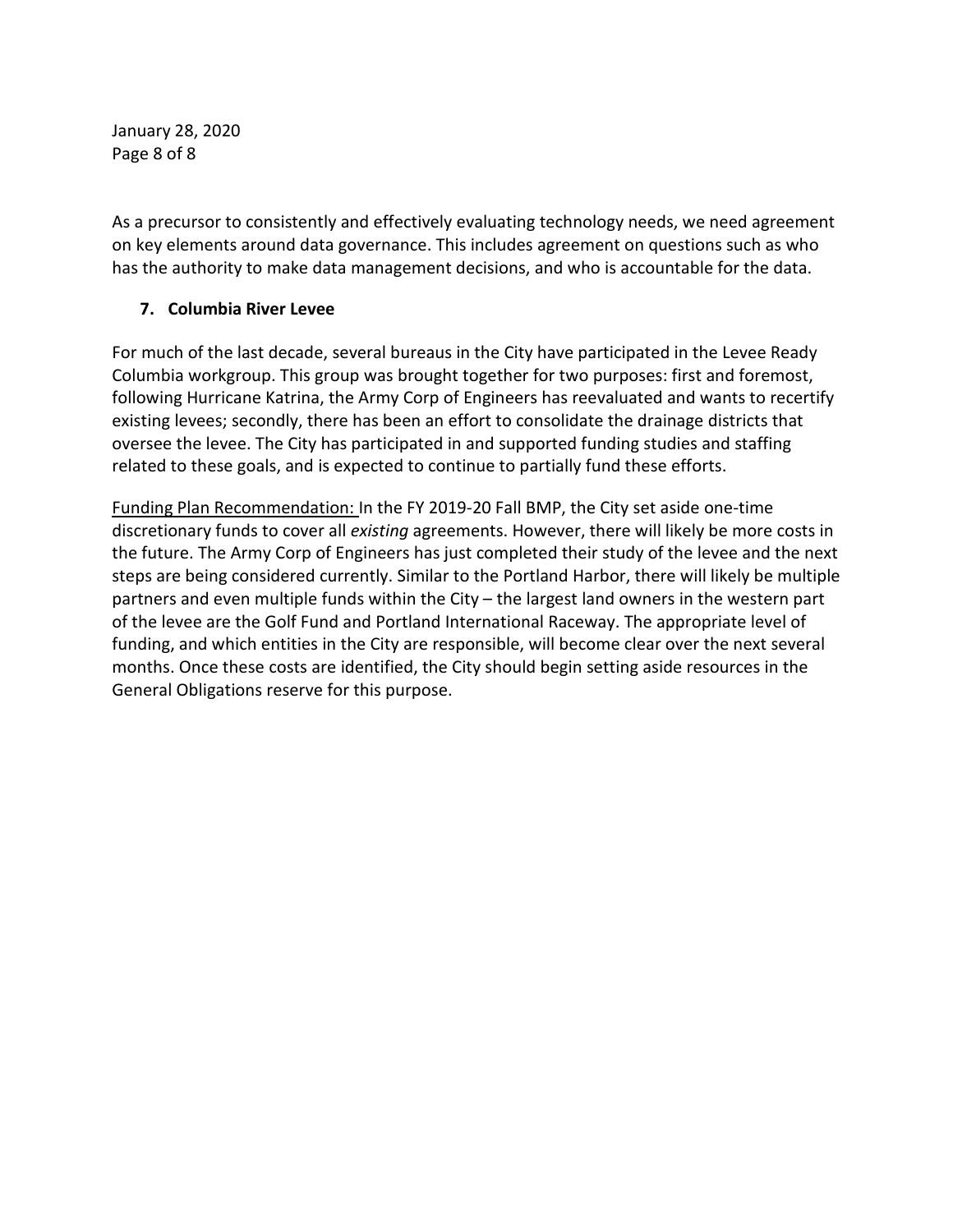

# CITY OF **PORTLAND, OREGON** OFFICE OF THE CITY ATTORNEY

**Tracy Reeve, City Attorney** 1221 S.W. 4<sup>th</sup> Avenue, Suite 430 Portland, Oregon 97204 Telephone: (503) 823-4047 Fax: (503) 823-3089

January 23, 2020

### FY 2020-21 BUDGET ADVISORY COMMITTEE SUMMARY REPORT

The City Attorney's Office Budget Advisory Committee (BAC) convened on January 23, 2020, at 9:00 a.m. Those present were Tracy Reeve, Robert Taylor, Scott Moede, Linda Law, Crystine Jividen, Kim Sneath, citizen advisor Josie Aaron and CBO Analyst Asha Bellduboset.

The group discussed the City's budget process, the office's background and mission, and the services the office provides to the City. The role and goals of the BAC were reviewed, and the group indicated they understood the services the office provides, the budget process and the role of the BAC. Citizen advisor Josie Aaron is serving a second year on the committee and had completed the requisite advisory board training.

The BAC discussed funding sources and expenditures. The office's budgetary resources include interagency agreements and General Fund overhead and discretionary funds. Personnel Services account for nearly 90% of the office's expenditures including salaries and benefits for the office's largest and most important asset, its employees. External Materials & Services (EMS) such as office supplies, publications, legal research services, education, repair & maintenance, and software, and Internal Materials & Services (IMS) including printing & distribution, facilities, fleet, technology services, liability, and workers' compensation insurance make up the remaining 10%.

The office will experience increased IMS costs in FY2020-21 due to two major factors. First, the office will have a substantial increase in rent expenses due to a new rate methodology for downtown core facilities. The office will receive a partial offset from the General Fund and is required to recover the additional expenses via its interagency rates. Second, as with most City bureaus, the City Attorney's office is experiencing increasing personnel costs due to compensation pay grade changes and non-rep merit increases.

The committee discussed the office's Technology Replacement Fund. The office relies heavily on its practice management software which is becoming obsolete. The office is currently in the process of finding a replacement for its existing software. This project is long term and the replacement fund allows the office to set aside funds that otherwise would not be available in one budget year.

The Mayor's budget guidance was focused on creating a stabilization budget with an emphasis on providing collaborative, cost effective and efficient services. Budget reductions were not required this year. Robert Taylor noted the office's great appreciation for not being required to identify and prepare potential budget reduction packages that ultimately would not be necessary.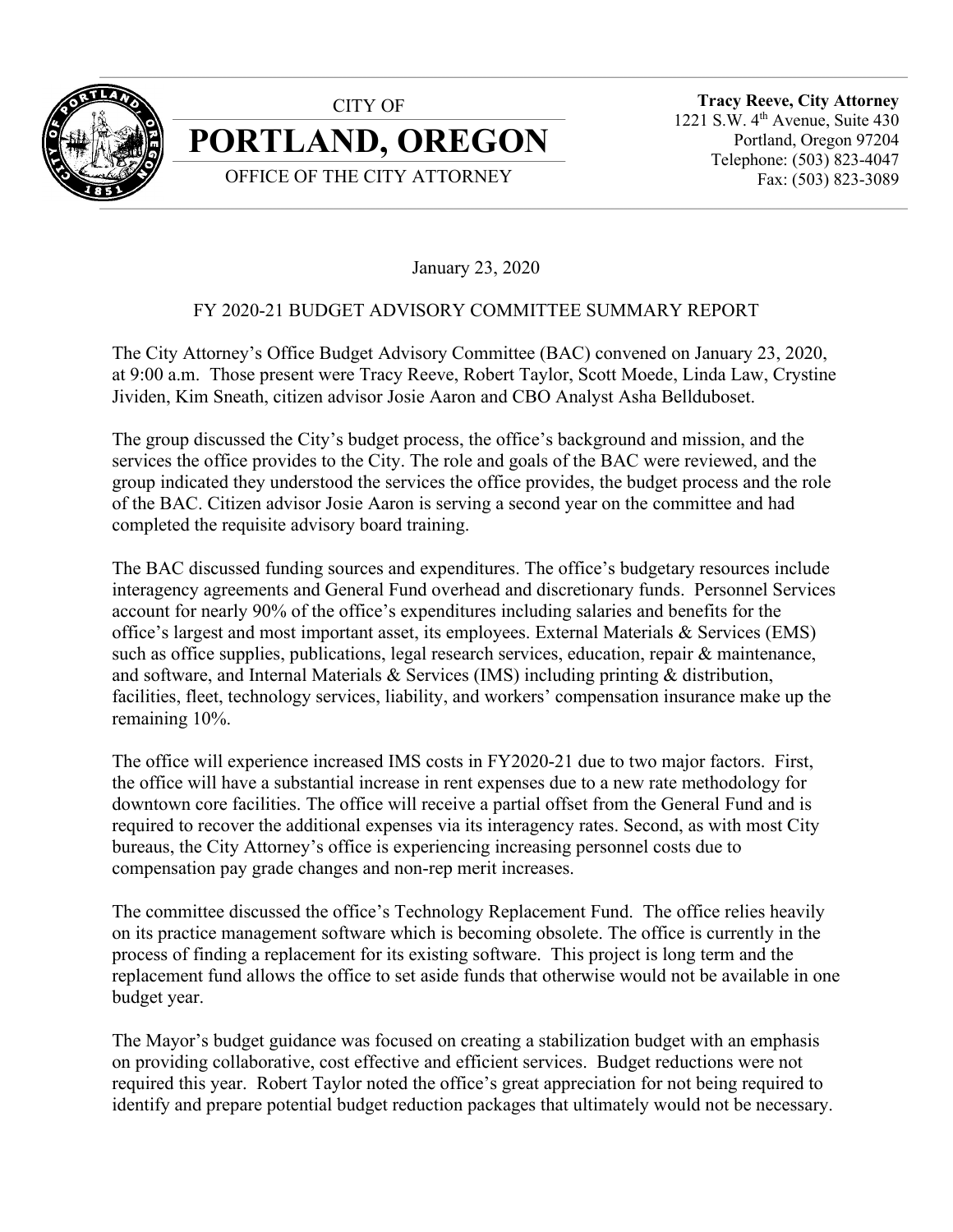January 23, 2020 Page 2 of 2

The office is also working collaboratively with other bureaus on the Mayor's Priority Issue 7: long term liabilities.

The committee discussed the office's racial equity plan. Tracy Reeve explained the importance of equity and diversity to the office and talked about the officewide equity project that will span two fiscal years. The office is working with equity consultants and taking a deep dive into equity and inclusion in the office. Another example of internal equity work is protecting the Honors Attorney Program to advance equity goals. The office traditionally hires newer attorneys using a broad spectrum of recruitment and outreach mechanisms to attract diverse candidates from historically underserved communities for a two-year term in public service. Scott Moede also mentioned the recent settlement of claims regarding curb ramp installations noting that, rather than litigate, the parties worked together to efficiently resolve the issue resulting in more equitable outcomes. Robert Taylor mentioned a similar efficient process and the good results on recent water main break claims. He also noted the excellent work done by the City Budget Office in quickly setting up the financial mechanisms needed to make the claims process work.

The committee discussed performance measures including outside counsel costs which average \$400 per hour versus the in-house City Attorney rate of \$169 per hour. The type of matters handled by outside counsel are conflict matters that the office is prohibited from handling, and certain specialty expertise matters such as bond counsel and intellectual property matters.

Training hours have been consistently high but may fluctuate year to year due to efficiency measures. For example, honors attorney trainings will be provided every other year and some new programs have initial trainings that are more intensive the first few years. Litigation results are currently 98% favorable to the City which exceeds the office's strategic goal.

Contract review turnaround time has been slower than previous years due to the increasing complexity of contracts, high staff turnover in other departments resulting in the need for additional legal work and guidance, and an increase in the volume of work. It is expected that turnaround time will decrease in the near future.

Robert Taylor noted that the office has increasing needs in the areas of safety, security and resiliency. City Hall is an historic public building with some safety and security issues that need to be addressed. The office is performing a safety and security needs assessment to address issues of staff not always feeling safe and secure at work. Some potential items to address are reconfiguring the front desk area to limit access to authorized personnel only and update other access doors to include badge-swipe entry. The office may need to submit a budget request at some point to address these needs. The office is working with the Facilities Division to coordinate efforts and is also involved in Citywide long-range facilities planning efforts.

Finally, it was noted that the office will see an increase in legal work due to the Charter Review process but expects to handle the increased work with existing resources.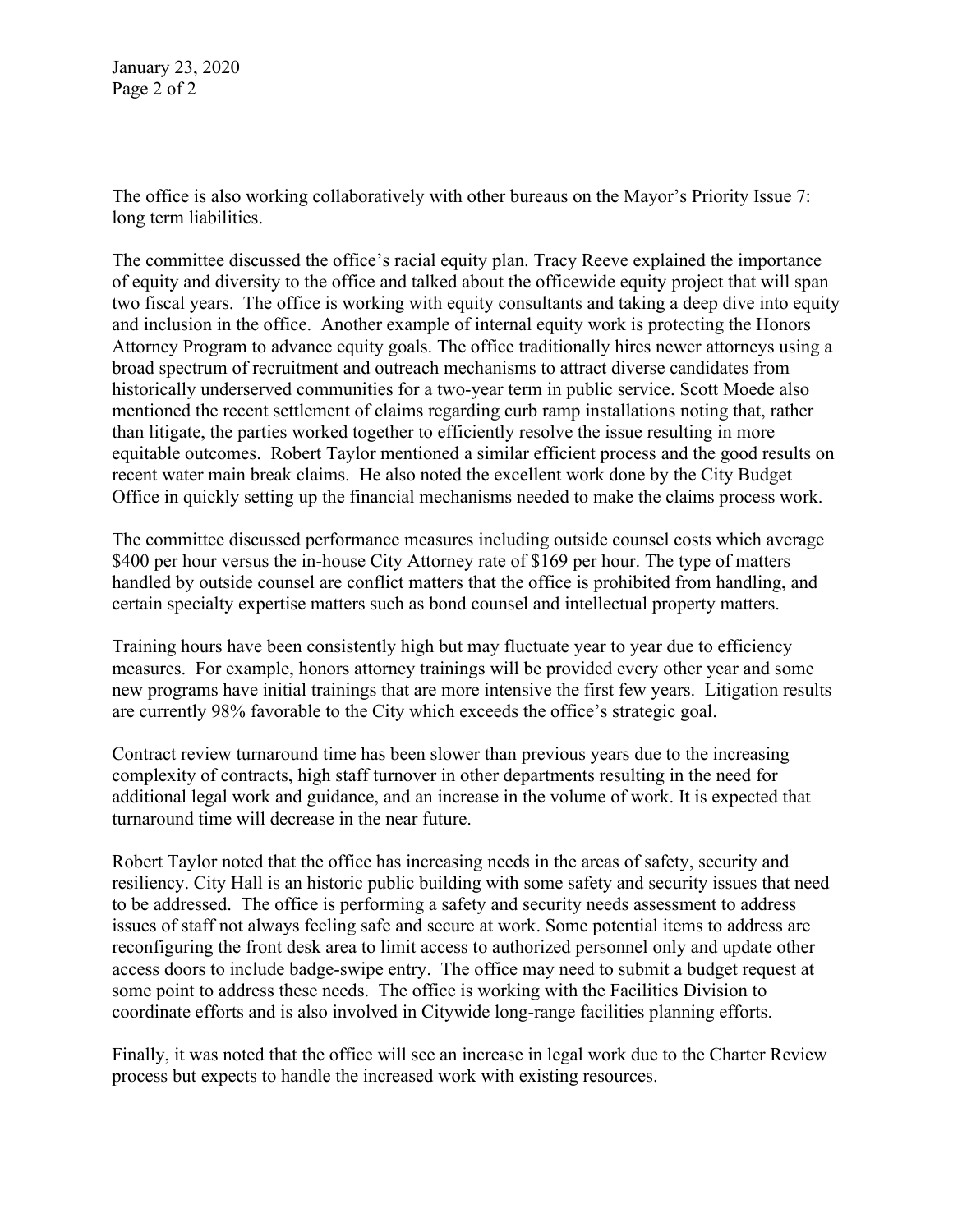# **Office of the City Attorney**

City Support Services Service Area

Mayor Ted Wheeler, Commissioner-in-Charge Tracy Reeve, City Attorney



### **Bureau Overview**

| <b>Requirements</b>         |              | <b>Revised</b><br>FY 2019-20 | <b>Requested</b><br>FY 2020-21 | <b>Change from</b><br><b>Prior Year</b> | <b>Percent</b><br>Change |
|-----------------------------|--------------|------------------------------|--------------------------------|-----------------------------------------|--------------------------|
| <b>Operating</b>            |              | \$14,918,990                 | \$15,686,525                   | \$767,535                               | 5%                       |
| Capital                     |              | \$0                          | \$0                            | \$0                                     | 0%                       |
|                             | <b>Total</b> | \$14,918,990                 | \$15,686,525                   | \$767,535                               | 5%                       |
| <b>Authorized Positions</b> |              | 70.88                        | 72.60                          | 1.72                                    | 0%                       |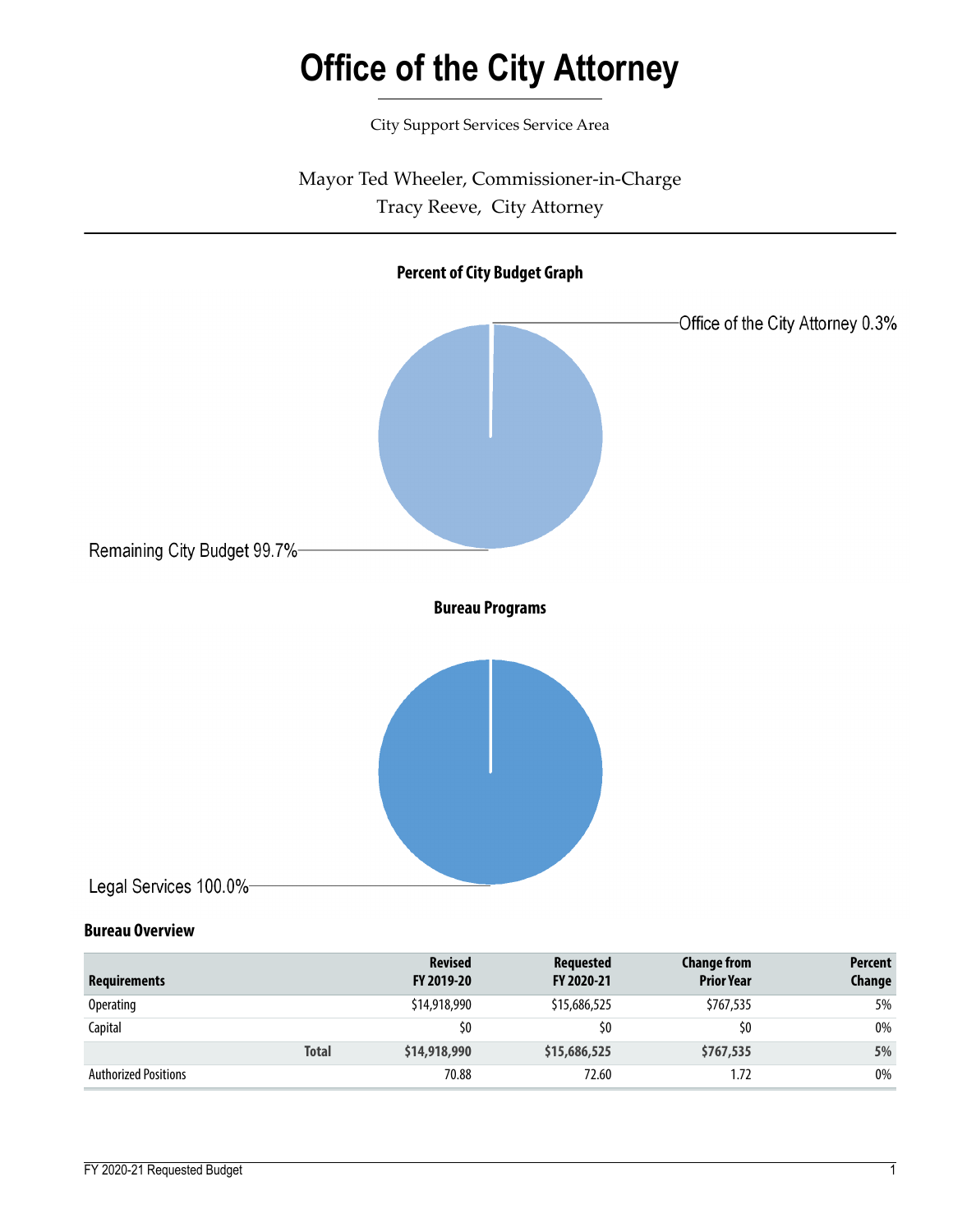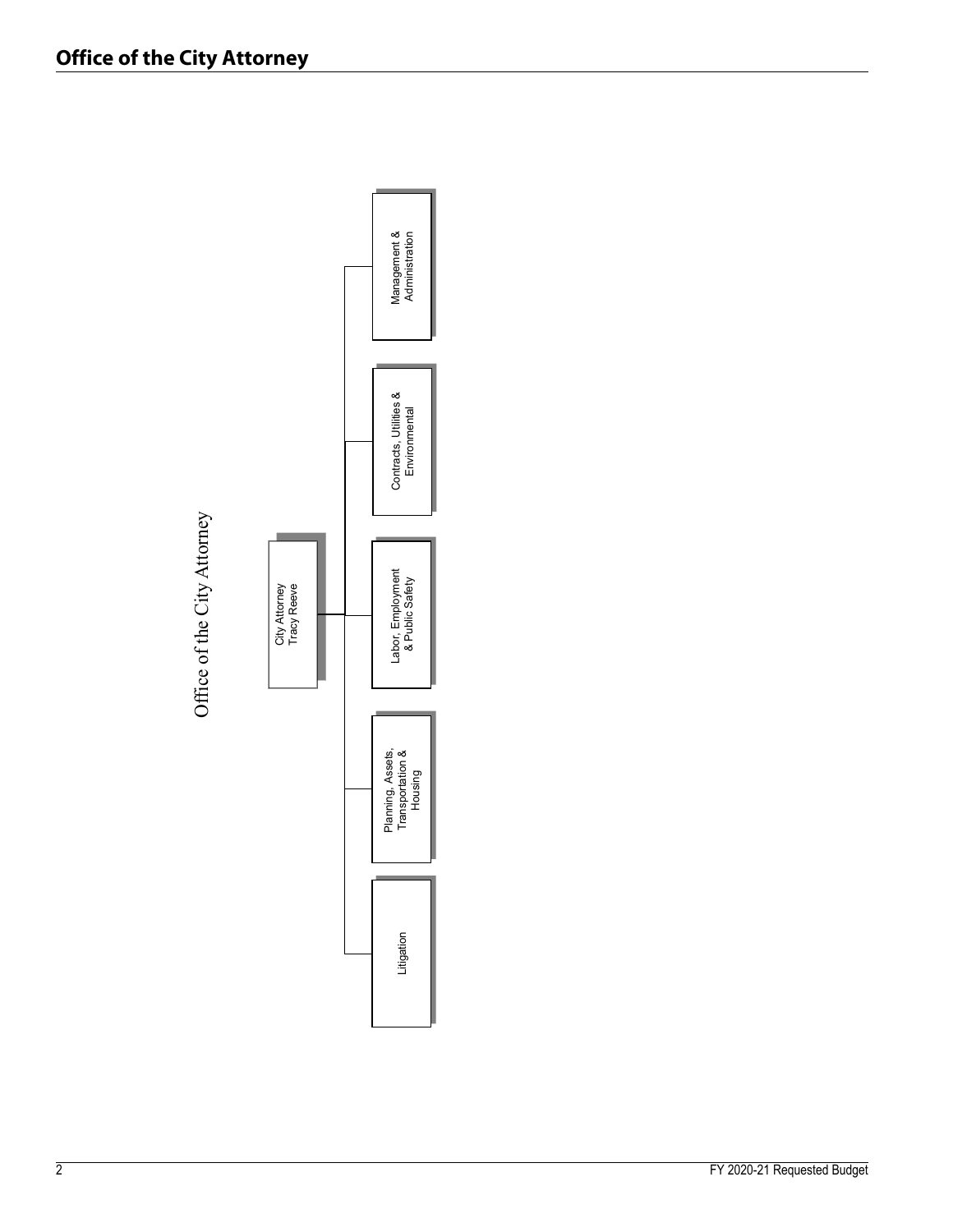# Bureau Summary

### **Bureau Mission**

To provide excellent, objective, timely, and cost-effective legal advice and advocacy in support of the City's policy goals and to ensure that the official actions of the City, its elected officials, and employees comply with the law.

### **Bureau Overview**

The Office of the City Attorney is responsible for all of the legal work for the City of Portland (with the exception of Prosper Portland and certain aspects of the Auditor's Office). Virtually all City programs and operations require some legal staff involvement. The office has a single budget program: Legal Services.

The office represents the City and its elected officials, employees, bureaus, offices, boards and commissions in court and in administrative and quasi-judicial proceedings. Office attorneys draft and review local legislation, contracts, real estate leases, intergovernmental agreements and other documents and legal instruments. The office advises on policy development and program implementation. Attorneys advocate and negotiate on behalf of the City. Office attorneys provide training to elected officials, City boards and commissions, and City employees on a broad spectrum of legal topics. In addition, the City Attorney administers the City's occasional use of outside legal counsel.

The City Attorney's Office consists of six sections, staffed with 42 lawyers and 31 support professionals. The office is led by the City Attorney who is appointed by, and serves at the pleasure of, the City Council. Interagency agreements with other bureaus and offices for specialized legal work in specific areas represent half of the total operating resources of the City Attorney's Office. The remainder of the budget is supported by General Fund discretionary revenue and General Fund overhead revenue. The personnel services category represents 87% of the office's expenditures.

# **Strategic Direction**

The work of the City Attorney's Office is guided by the following four strategic goals:

**Customer Service** Goal 1: To provide the highest level of customer service to clients through preventive legal advice that is timely, accurate and easy to access.

> The City Attorney's Office actively seeks to impart helpful, accurate, and timely legal advice. Clients are encouraged to involve the City Attorney's Office at early levels of decision making, even if a significant legal issue has not yet been identified. Office attorneys work with clients to provide solutions-oriented legal services to help achieve City policy objectives. The City Attorney's Office commits to an initial response time goal of one business day on any client inquiry. Clients are regularly surveyed, both formally and informally, to solicit feedback on the quality of legal services provided and how the City Attorney's Office can improve.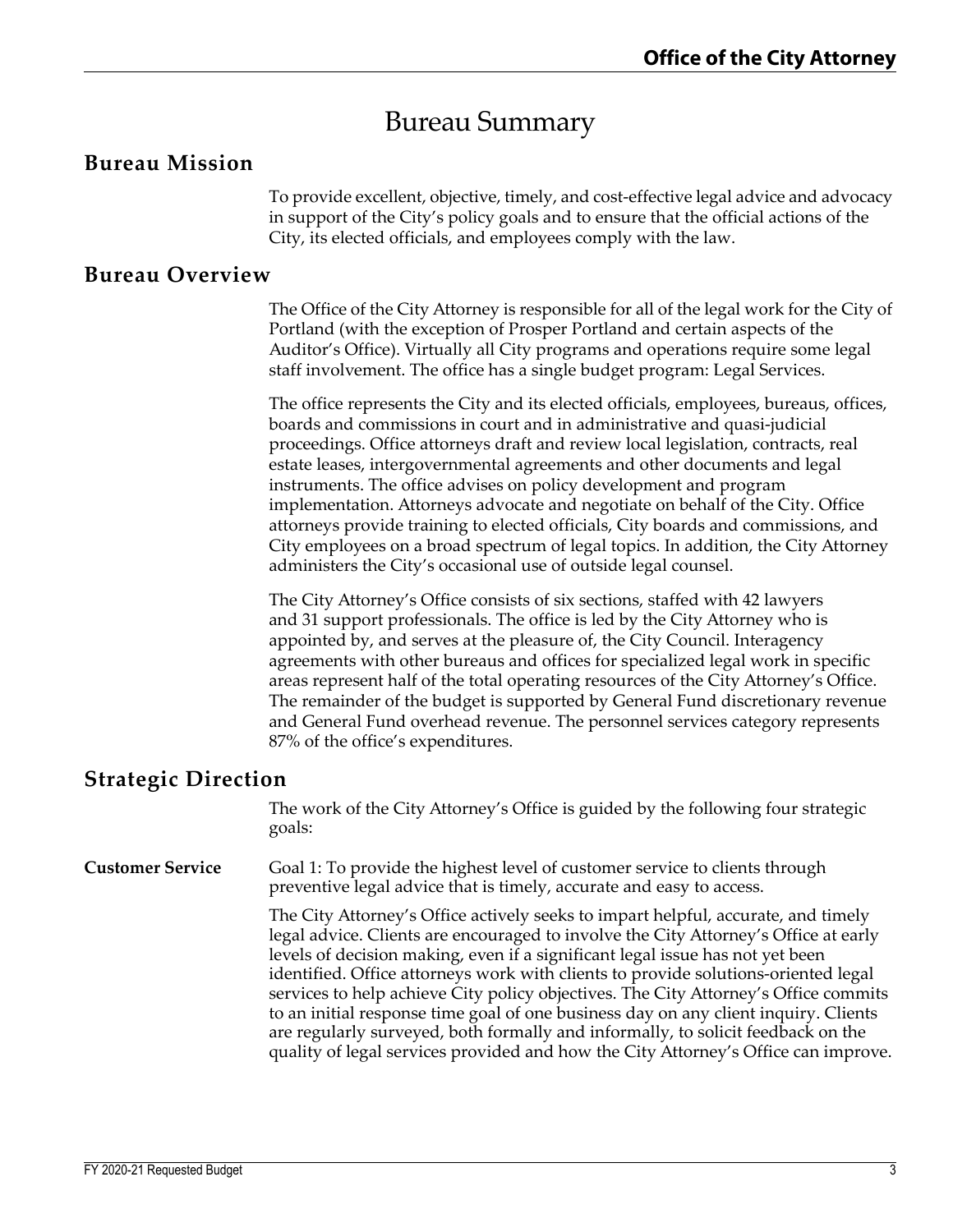| Goal 2: To effectively and vigorously advocate for the City's interests in state and<br>federal courts and otherwise.                                                                                                                                                                                                                                                                                                                                                                                                                                                                                                                                                                                                                                                                                                                                                                                                                                                                                                                  |
|----------------------------------------------------------------------------------------------------------------------------------------------------------------------------------------------------------------------------------------------------------------------------------------------------------------------------------------------------------------------------------------------------------------------------------------------------------------------------------------------------------------------------------------------------------------------------------------------------------------------------------------------------------------------------------------------------------------------------------------------------------------------------------------------------------------------------------------------------------------------------------------------------------------------------------------------------------------------------------------------------------------------------------------|
| The City Attorney's Office handles cases in state and federal courts and in other<br>proceedings, such as the Employment Relations Board and the Land Use Board of<br>Appeals. Attorneys evaluate cases to determine how best to protect the City's<br>interests, including through early alternative dispute resolution where the City<br>faces some legal risk, the strategic use of offers of judgment to minimize the risk of<br>adverse outcomes in cases taken to trial, and the vigorous defense or prosecution of<br>cases through pretrial motions, trial, and on appeal. Because almost all litigation is<br>handled in-house, the office is able to try cases in a cost-effective manner. The office<br>is achieving this goal effectively, with 98% of its cases resolving favorably to the<br>City in fiscal year 2019-20.                                                                                                                                                                                                |
| Goal 3: To support and advance the City's objective of achieving equity in all of its<br>programs, services and activities.                                                                                                                                                                                                                                                                                                                                                                                                                                                                                                                                                                                                                                                                                                                                                                                                                                                                                                            |
| As the City's legal counsel, office attorneys work with internal clients to ensure that<br>all Portlanders have access to all of the services, benefits, and programs of the City<br>free from discrimination, and that the civil rights of all Portlanders are legally<br>recognized and protected by the City, its contractors, and grantees. The City<br>Attorney's Office does this by advising in programmatic areas such as the ADA and<br>Title VI, fair contracting, hiring practices, and implementation of the City's civil<br>rights ordinance, as well as by providing anti-discrimination training on civil rights<br>and related issues to City employees. The office works to foster a professional<br>atmosphere where diversity is appreciated and valued, and equity is the norm. This<br>is accomplished by seeking to uncover and eliminate individual conscious and<br>unconscious biases through training, education, discussion, honest self-appraisal,<br>and through other cultural and diversity activities. |
| Goal 4: To ensure accountability for the office's professional performance and<br>effective stewardship of public resources.                                                                                                                                                                                                                                                                                                                                                                                                                                                                                                                                                                                                                                                                                                                                                                                                                                                                                                           |
| The City Attorney evaluates office policies and procedures and makes<br>improvements as needed so systems are clear, accurate, and transparent. The City<br>Attorney evaluates timekeeping methods and ensures that work schedules fit<br>clients' needs for access to accurate, prompt, and reliable preventive legal advice.<br>The City Attorney actively seeks to minimize costs for outside legal counsel as well<br>as overhead and administration expenses.                                                                                                                                                                                                                                                                                                                                                                                                                                                                                                                                                                     |
| City legal services are fully centralized in the City Attorney's Office, with the<br>exception of Prosper Portland and some legal services on behalf of the Auditor. The<br>City Attorney oversees the City's occasional use of outside counsel. The office's<br>attorney rates are significantly lower than outside counsel, and the City Attorney<br>has greater familiarity with and expertise on the vast majority of the legal issues<br>arising from City operations than outside counsel. The cost of service per City<br>Attorney hour for FY 2020-21 is \$169. The average outside counsel rate is \$400<br>and can range up to \$500 or more per hour. A goal of the City Attorney's Office is to<br>minimize the number of occasions when outside counsel is hired by having<br>sufficient in-house staff available.                                                                                                                                                                                                        |
|                                                                                                                                                                                                                                                                                                                                                                                                                                                                                                                                                                                                                                                                                                                                                                                                                                                                                                                                                                                                                                        |

The City Attorney's Office plans to achieve these goals as follows: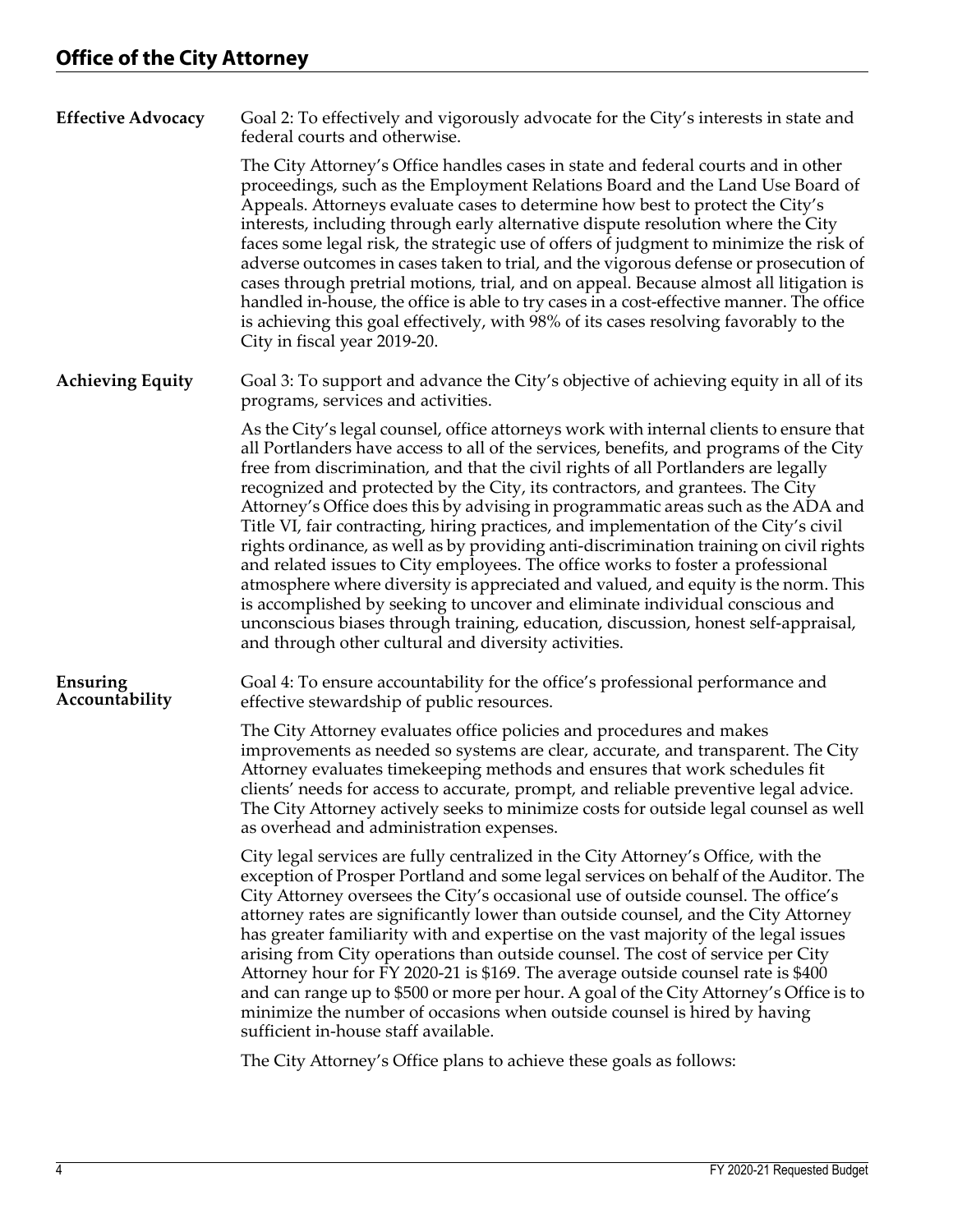| Allocation of<br><b>Resources</b>                                       | The office allocates resources across its sections in an effort to meet the office's four<br>strategic goals. The office periodically reviews the staffing allocation to ensure the<br>client bureaus' customer service and advocacy needs are met. Further, the office<br>seeks to support its equity goal by dedicating a certain amount of attorney and staff<br>time toward equity and diversity training and events. Finally, in terms of<br>accountability and stewardship, the office seeks to allocate assignments among<br>attorneys and staff to ensure that each position is performing its highest and best<br>function in support of the Legal Services program.                                                                                                                                                                                                                                                                                                                                                                                                                                                                                                                                                                                                                                                                                                                     |
|-------------------------------------------------------------------------|---------------------------------------------------------------------------------------------------------------------------------------------------------------------------------------------------------------------------------------------------------------------------------------------------------------------------------------------------------------------------------------------------------------------------------------------------------------------------------------------------------------------------------------------------------------------------------------------------------------------------------------------------------------------------------------------------------------------------------------------------------------------------------------------------------------------------------------------------------------------------------------------------------------------------------------------------------------------------------------------------------------------------------------------------------------------------------------------------------------------------------------------------------------------------------------------------------------------------------------------------------------------------------------------------------------------------------------------------------------------------------------------------|
| Collecting and<br><b>Reporting Data and</b><br><b>Analyzing Results</b> | The office collects, reports, and analyzes the results of data it can reasonably gather<br>in an effort to meet its four strategic goals. For example, the office tracks attorney<br>time worked on major projects, and then explicitly requires attorneys and staff to<br>denote which office goal those projects support and advance. This allows<br>management to track how well the work of the office is allocated to supporting the<br>respective goals. In addition, by asking attorneys and staff to explicitly link their<br>work to each goal, the office encourages its staff and attorneys to consciously<br>question how well their work is aligned with and supporting the goals of the<br>office. This type of data tracking makes consideration of office goals a daily focus of<br>attorneys' work. Similarly, the office tracks the number of equity and diversity<br>trainings and events attended to monitor how well that portion of the office's<br>equity goal is being achieved. The office also tracks data on the number of contracts<br>reviewed, and the percentage of litigation matters that achieve a favorable outcome<br>to the City. This type of data allows the office to track both the volume of the work<br>and the quality of the output. Office management regularly analyzes data to help<br>make data-driven policy, budget, and management decisions. |
| <b>Efforts Toward</b><br>Operational<br>Improvement                     | The office continues to make progress toward operational improvement. For<br>example, the office regularly reviews and revises policies governing attorney and<br>staff expectations to ensure that the office is operating consistently in a manner that<br>promotes office goals of customer service, advocacy, equity, and accountability. For<br>FY2020-21, the City Attorney's Office is not making any requests to increase<br>positions, and instead is focused on creating stability and consistency in the office<br>after a period of change and improvement.                                                                                                                                                                                                                                                                                                                                                                                                                                                                                                                                                                                                                                                                                                                                                                                                                           |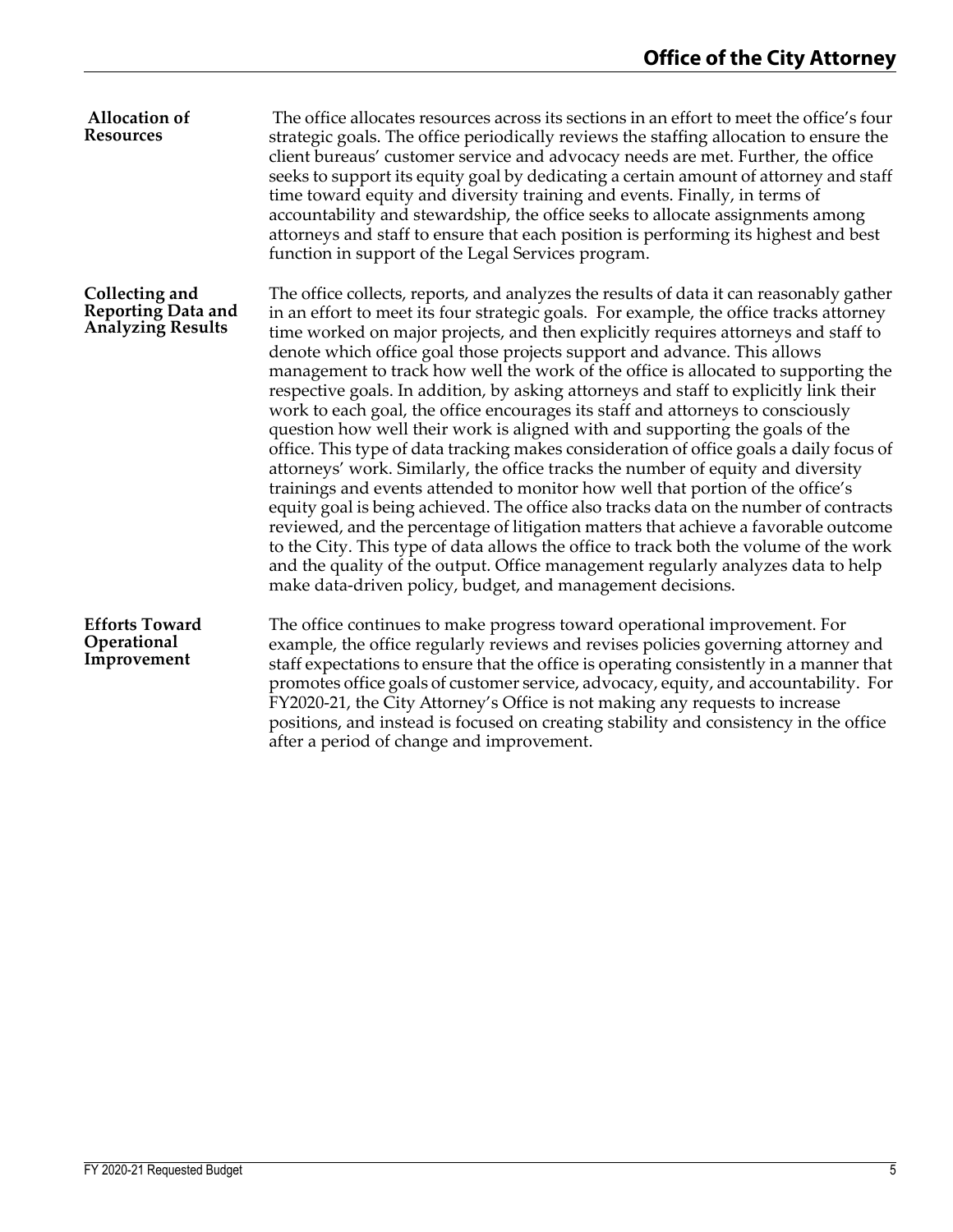# **Summary of Bureau Budget**

|                                        | <b>Actuals</b><br>FY 2017-18 | <b>Actuals</b><br>FY 2018-19 | <b>Revised</b><br>FY 2019-20 | <b>Requested No DP</b><br>FY 2020-21 | <b>Requested</b><br>FY 2020-21 |
|----------------------------------------|------------------------------|------------------------------|------------------------------|--------------------------------------|--------------------------------|
| <b>Resources</b>                       |                              |                              |                              |                                      |                                |
| <b>External Revenues</b>               |                              |                              |                              |                                      |                                |
| <b>Charges for Services</b>            | 71,690                       | 43,556                       | 30,000                       | 25,000                               | 25,000                         |
| <b>Miscellaneous</b>                   | 601                          | 33                           | 0                            | 0                                    | $\mathbf{0}$                   |
| <b>External Revenues Total</b>         | 72,291                       | 43,589                       | 30,000                       | 25,000                               | 25,000                         |
| <b>Internal Revenues</b>               |                              |                              |                              |                                      |                                |
| <b>General Fund Discretionary</b>      | 2,359,744                    | 2,119,300                    | 3,798,326                    | 3,556,450                            | 3,556,450                      |
| <b>General Fund Overhead</b>           | 3,579,712                    | 3,747,426                    | 3,996,724                    | 4,244,060                            | 4,244,060                      |
| <b>Interagency Revenue</b>             | 6,224,862                    | 6,560,569                    | 7,093,940                    | 7,861,015                            | 7,861,015                      |
| <b>Internal Revenues Total</b>         | 12,164,318                   | 12,427,295                   | 14,888,990                   | 15,661,525                           | 15,661,525                     |
| <b>Beginning Fund Balance</b>          |                              |                              |                              |                                      |                                |
| <b>Resources Total</b>                 | 12,236,609                   | 12,470,884                   | 14,918,990                   | 15,686,525                           | 15,686,525                     |
| <b>Requirements</b>                    |                              |                              |                              |                                      |                                |
| <b>Bureau Expenditures</b>             |                              |                              |                              |                                      |                                |
| <b>Personnel Services</b>              | 10,378,878                   | 10,924,452                   | 12,813,962                   | 13,634,104                           | 13,634,104                     |
| <b>External Materials and Services</b> | 362,101                      | 413,395                      | 979,933                      | 566,190                              | 566,190                        |
| <b>Internal Materials and Services</b> | 1,495,630                    | 1,133,036                    | 1,125,095                    | 1,486,231                            | 1,486,231                      |
| <b>Bureau Expenditures Total</b>       | 12,236,609                   | 12,470,884                   | 14,918,990                   | 15,686,525                           | 15,686,525                     |
| <b>Ending Fund Balance</b>             |                              |                              |                              |                                      |                                |
| <b>Requirements Total</b>              | 12,236,609                   | 12,470,884                   | 14,918,990                   | 15,686,525                           | 15,686,525                     |
| <b>Programs</b>                        |                              |                              |                              |                                      |                                |
| <b>Legal Services</b>                  | 12,236,609                   | 12,470,884                   | 14,918,990                   | 15,686,525                           | 15,686,525                     |
| <b>Total Programs</b>                  | 12,236,609                   | 12,470,884                   | 14,918,990                   | 15,686,525                           | 15,686,525                     |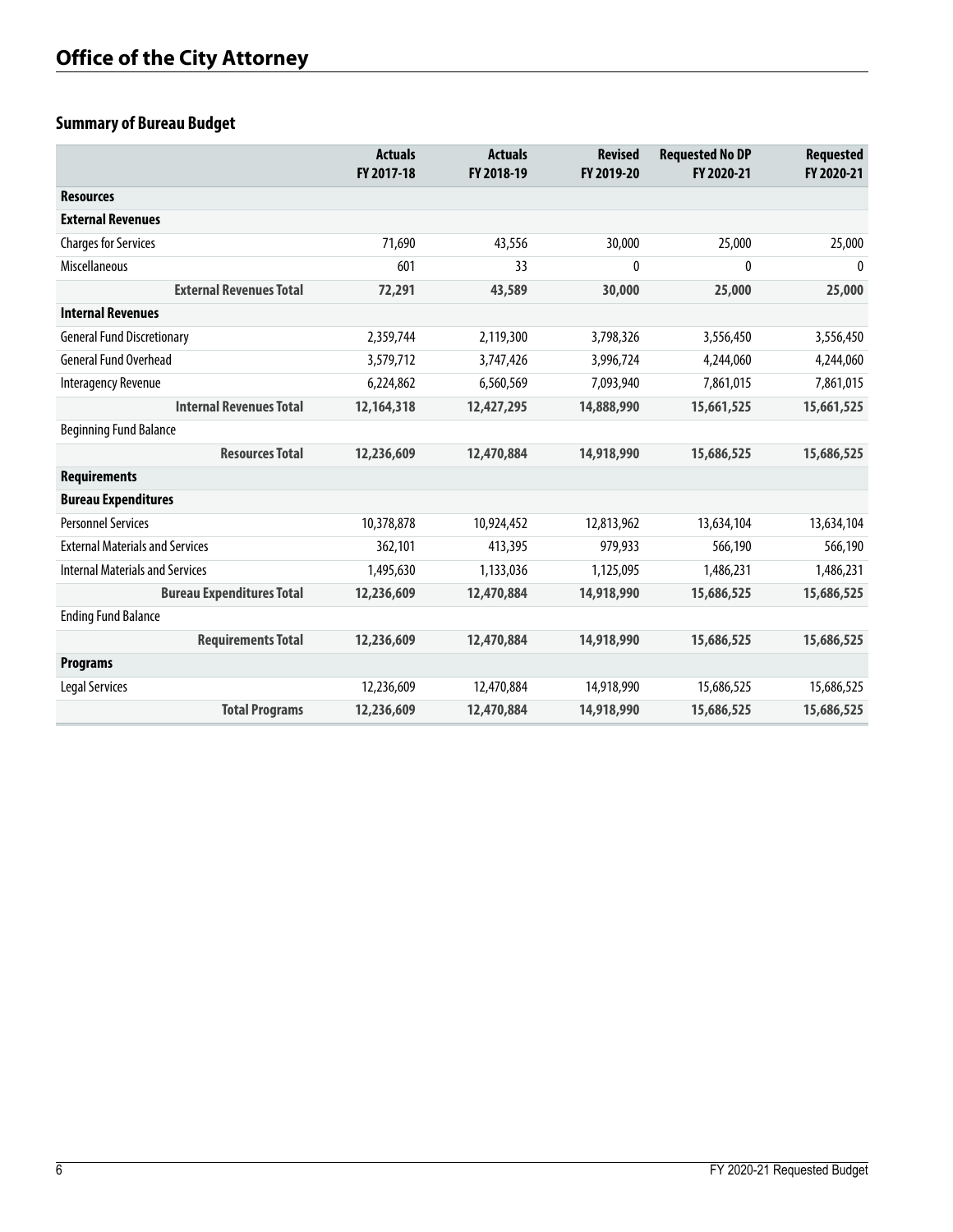# **FTE Summary**

|              |                                     | <b>Salary Range</b> | <b>Revised</b><br>FY 2019-20 |       |               | <b>Requested No DP</b><br>FY 2020-21 |               | <b>Requested</b><br>FY 2020-21 |               |
|--------------|-------------------------------------|---------------------|------------------------------|-------|---------------|--------------------------------------|---------------|--------------------------------|---------------|
| <b>Class</b> | <b>Title</b>                        | Min                 | Max                          | No.   | <b>Amount</b> | No.                                  | <b>Amount</b> | No.                            | <b>Amount</b> |
| 30003003     | Administrative Specialist II        | 48,277              | 93,018                       | 3.00  | 244,525       | 3.00                                 | 244,525       | 3.00                           | 244,525       |
| 30003011     | <b>Business Systems Analyst II</b>  | 63,336              | 109,491                      | 1.00  | 37,440        | 1.00                                 | 74,880        | 1.00                           | 74,880        |
| 30003017     | City Attorney                       | 147,035             | 244,400                      | 1.00  | 225,056       | 1.00                                 | 225,056       | 1.00                           | 225,056       |
| 30003018     | City Attorney, Assistant Deputy     | 69,805              | 131,248                      | 2.00  | 169,314       | 2.00                                 | 183,997       | 2.00                           | 183,997       |
| 30003019     | <b>City Attorney, Chief Deputy</b>  | 130,478             | 216,902                      | 6.00  | 1,013,464     | 6.00                                 | 1,088,964     | 6.00                           | 1,088,964     |
| 30003020     | City Attorney, Deputy               | 91,728              | 158,226                      | 17.48 | 2,328,937     | 19.00                                | 2,506,508     | 19.00                          | 2,506,508     |
| 30003021     | <b>City Attorney, Senior Deputy</b> | 111,696             | 197,246                      | 12.80 | 2,062,454     | 12.80                                | 2,143,658     | 12.80                          | 2,143,658     |
| 30003077     | Legal Assistant                     | 53,290              | 102,648                      | 9.80  | 628,095       | 10.00                                | 720,021       | 10.00                          | 720,021       |
| 30003078     | Legal Assistant Supervisor          | 63,336              | 109,491                      | 1.00  | 50,197        | 1.00                                 | 75,296        | 1.00                           | 75,296        |
| 30003081     | Manager I                           | 80,205              | 145,808                      | 1.00  | 133,640       | 1.00                                 | 133,640       | 1.00                           | 133,640       |
| 30000012     | <b>Office Support Specialist II</b> | 34,798              | 57,510                       | 1.00  | 55,890        | 1.00                                 | 55,890        | 1.00                           | 55,890        |
| 30003087     | Paralegal                           | 63,336              | 109,491                      | 12.00 | 1,056,390     | 12.00                                | 1,082,598     | 12.00                          | 1,082,598     |
| 30003088     | Paralegal Supervisor                | 69,805              | 131,248                      | 1.00  | 106,974       | 1.00                                 | 106,974       | 1.00                           | 106,974       |
| 30003104     | Supervisor II                       | 69,805              | 131,248                      | 1.00  | 119,018       | 1.00                                 | 119,018       | 1.00                           | 119,018       |
|              | <b>Total Full-Time Positions</b>    |                     |                              | 70.08 | 8,231,394     | 71.80                                | 8,761,025     | 71.80                          | 8,761,025     |
| 30003021     | <b>City Attorney, Senior Deputy</b> | 111,696             | 197,246                      | 0.80  | 136,914       | 0.80                                 | 136,914       | 0.80                           | 136,914       |
|              | <b>Total Part-Time Positions</b>    |                     |                              | 0.80  | 136,914       | 0.80                                 | 136,914       | 0.80                           | 136,914       |
|              | <b>Grand Total</b>                  |                     |                              | 70.88 | 8,368,308     | 72.60                                | 8,897,939     | 72.60                          | 8,897,939     |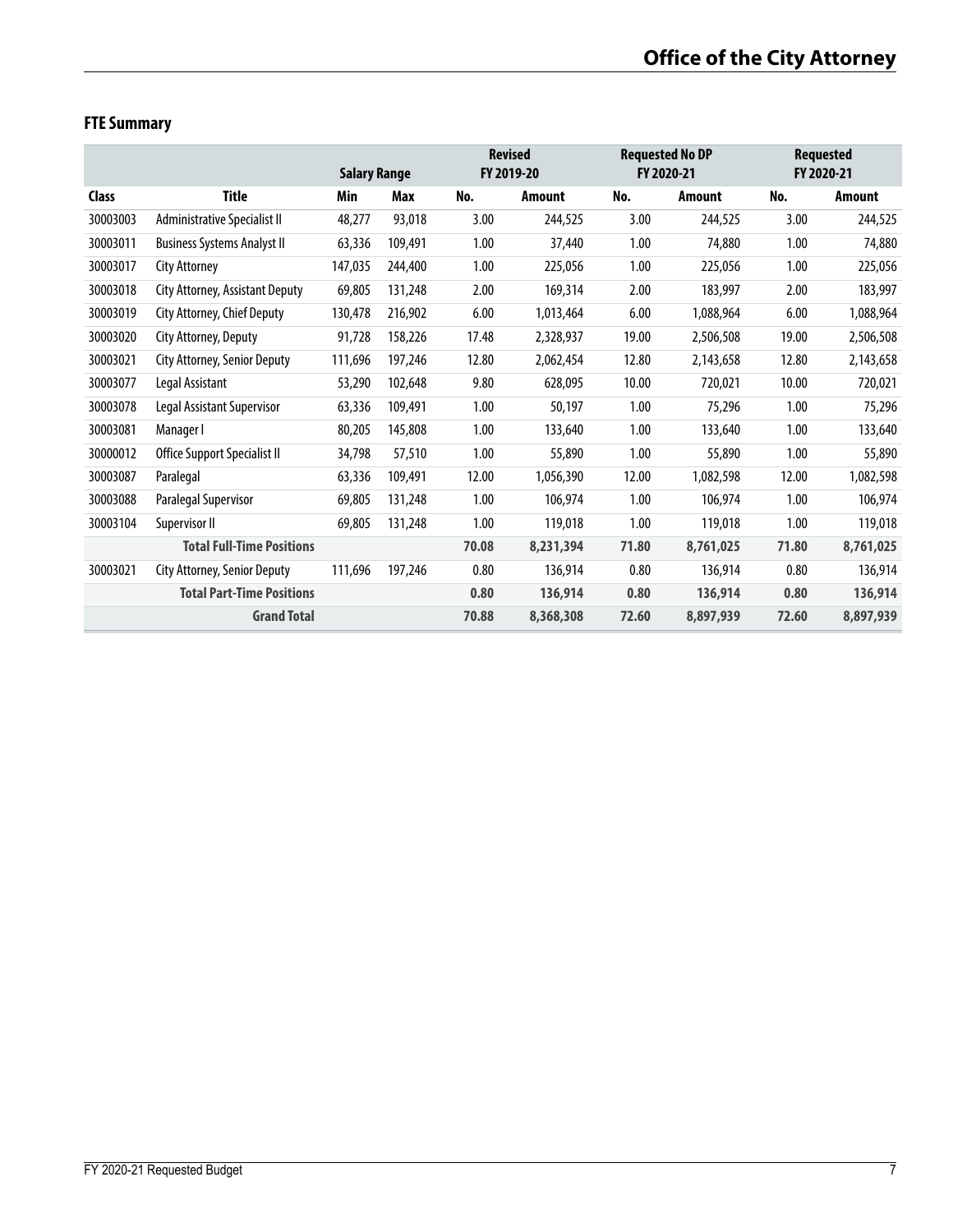# **Legal Services**

### **Program Description & Goals**

The City Attorney's Office performs all legal work for the City, with a few exceptions. The office represents the City and its elected officials, employees, bureaus, offices, boards, and commissions in court, administrative matters, and other proceedings. The program provides legal advice and training to help the City identify risks and create good laws and policies.

Good legal advice helps avoid risk, including litigation, but there is no way to measure the lawsuits the City avoided. However, the success of the Program is shown by the low cost of service, \$169 versus \$400 per hour for outside counsel, and a 98% success rate in litigation.

| <b>Measure Title</b>                                                            | PM 2017-18<br><b>Actuals</b> | PM 2018-19<br><b>Actuals</b> | PM 2019-20<br>Target | PM 2020-21<br><b>Target</b> | <b>Strategic</b><br>Target |
|---------------------------------------------------------------------------------|------------------------------|------------------------------|----------------------|-----------------------------|----------------------------|
| Number of litigation cases                                                      | 1.481                        | 1.324                        | 1.300                | 1.250                       | 1.300                      |
| Number of contracts reviewed and approved                                       | 11.432                       | 10.290                       | 11.000               | 10.200                      | 10.000                     |
| Number of training hours provided by City Attorney<br>staff to other City staff | 394                          | 421                          | 400                  | 300                         | 400                        |
| Annual costs of outside counsel                                                 | \$490.695                    | \$341,568                    | \$500,000            | \$500,000                   | \$500,000                  |
| Cost of service per attorney hour                                               | \$141                        | \$150                        | \$164                | \$169                       | \$170                      |
| Percentage of cases favorably resolved                                          | 97%                          | 96%                          | 90%                  | 95%                         | 90%                        |

### **Explanation of Services**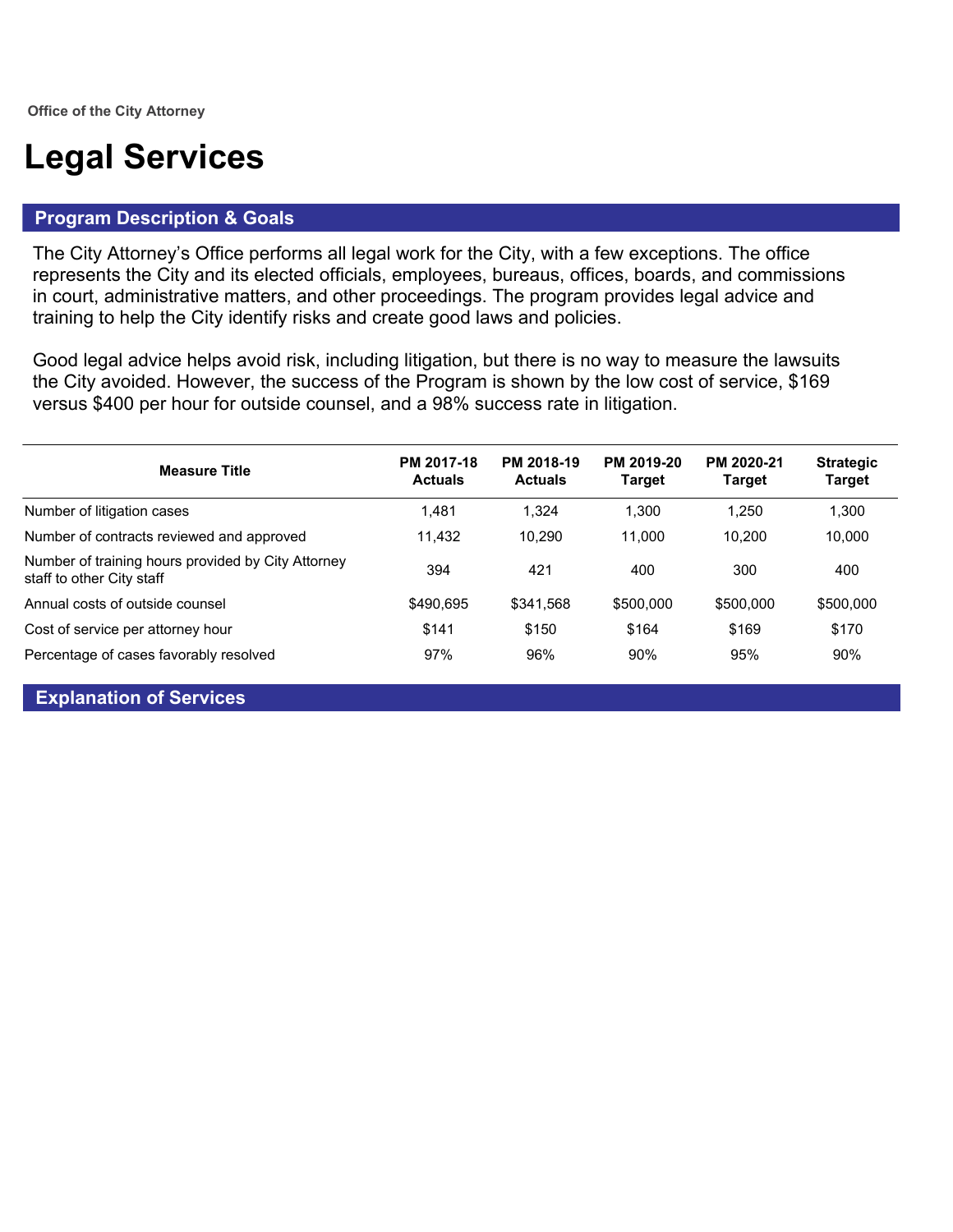Legal Services is an essential program that provides excellent, objective, timely and cost-effective legal advice and advocacy in support of the City's policy goals and ensures that the official actions of the City, its elected officials and employees comply with the law. This essential work includes defending the City in court, initiating legal actions when appropriate, negotiating and reviewing contracts, reviewing policies and programs, providing legal advice and counsel, and performing any other legal services needed.

Legal obligations are created by the City Code and Charter, state statutes, regulations, administrative requirements, and federal law. In addition, the Oregon State Bar establishes ethical professional requirements that govern lawyers and the work performed for the City and City officials. City attorneys work with clients to provide solutions-oriented legal services to help achieve City policy objectives. Clients are encouraged to involve the City Attorney's Office at early levels of decision making, even if a significant legal issue has not yet been identified.

Attorneys and staff in the office provide a wide variety of legal services. Office staff draft and review local legislation, contracts, real estate leases, intergovernmental agreements and other legal documents, and negotiate on behalf of the City. The Program also provides preventive legal services, including training for City staff on a broad spectrum of legal topics which can help reduce risk and prevent serious problems before they arise. Finally, attorneys evaluate cases to determine how best to protect the City's interests and represent the City in court. Because almost all litigation is handled in-house, the office can try cases in a cost-effective manner. The office is effectively achieving this goal, with 98% of its cases resolved favorably to the City.

The Legal Services Program has a positive impact on the City. By providing good legal advice, the City Attorney's Office helps ensure that the City complies with the law and avoids litigation. This helps reduce costs to the City and also ensures that the City is acting lawfully towards all Portlanders.

### **Equity Impacts**

Advancing equity is an explicit goal of the City Attorney's Office. Office attorneys provide legal advice to all City bureaus to help advance the City's policy objective of achieving equity in all of its programs, services and activities. Internally, the office encourages employees to devote up to two hours per month of work time to equity trainings. In addition, employees are permitted to attend equity trainings and conferences on a case-by-case basis where those advance the work of the City. This helps attorneys and staff use an informed equity lens when conducting the City's legal work. The office is currently undertaking a year-long multi-faceted inclusive workplace project to continue to build a more equitable office culture. Further, the office runs an Honors Attorney Program aimed at training new lawyers interested in public service who come from historically underserved communities. In developing budget constraints in the past, the office protected these investments in advancing equity by maintaining them in the base budget. However, an analyst position was eliminated in the FY2016-17 budget reductions. As a result, the office's capacity to track data has been diminished which makes it more difficult to effectively evaluate progress toward equity goals.

### **Changes to Program**

The demand for Legal Services across the City continues to rise. The office is required to review more and more contracts every year, and the office faces increasing demands related to public records. Also, the office has taken on more affirmative litigation matters for the City, including tax collection efforts, challenges to the legality of certain federal government's policies, opioid legislation and litigation against Monsanto for effects of PCBs.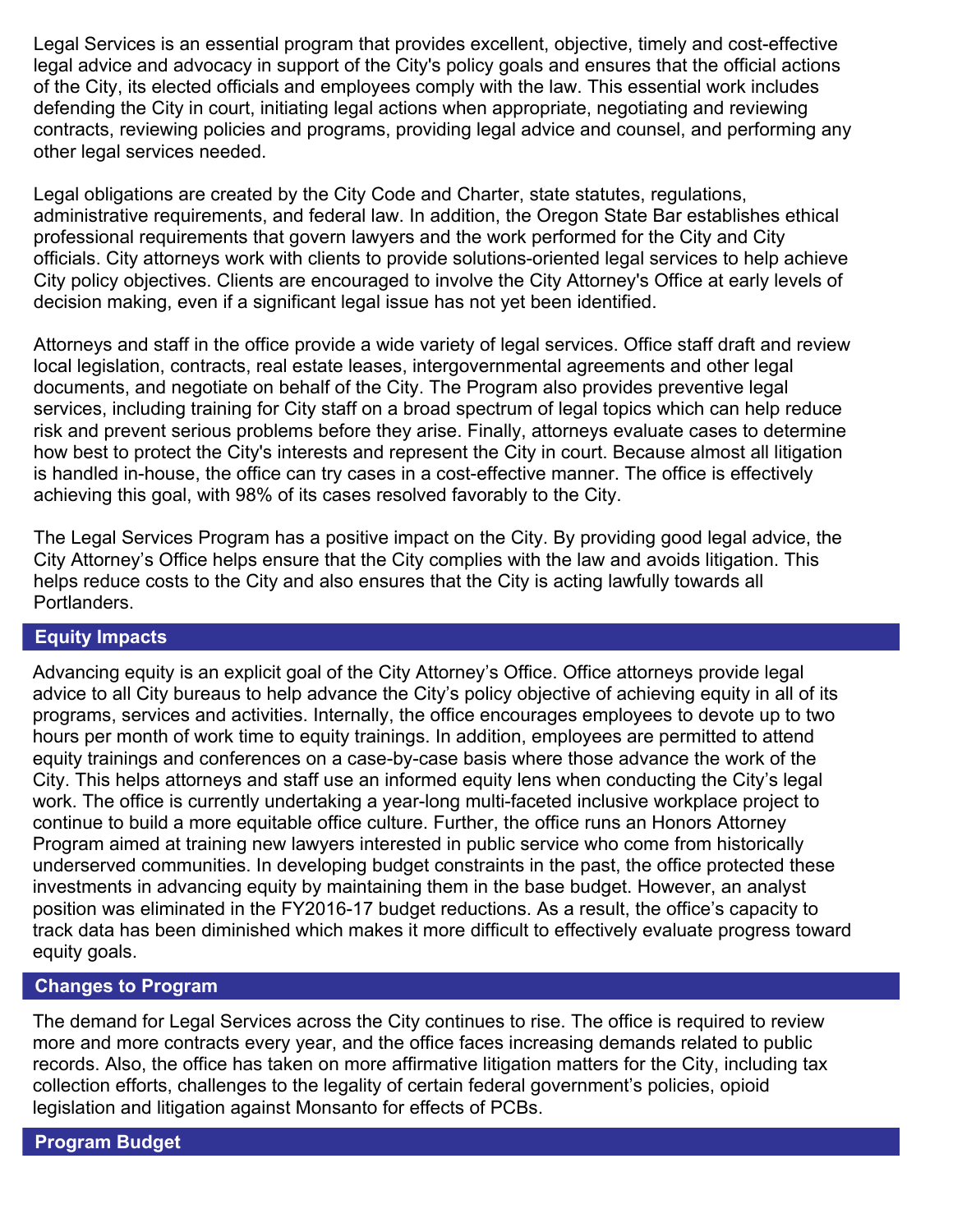|                                        | <b>FY 2017-18 Actuals</b> | <b>2018-19 Actuals</b> | <b>2019-20 Revised</b> | 2020-21<br><b>Requested with</b><br><b>DP</b> |
|----------------------------------------|---------------------------|------------------------|------------------------|-----------------------------------------------|
| <b>Bureau Expense</b>                  |                           |                        |                        |                                               |
| <b>External Materials and Services</b> | 362.101                   | 413,395                | 979,933                | 566.190                                       |
| Internal Materials and Services        | 1,495,630                 | 1,133,036              | 1,125,095              | 1,486,231                                     |
| Personnel                              | 10,378,878                | 10,924,452             | 12,813,962             | 13,634,104                                    |
| Sum:                                   | 12,236,609                | 12,470,884             | 14,918,990             | 15,686,525                                    |
|                                        |                           |                        |                        |                                               |
|                                        | <b>FTE</b><br>67.6        | 70.6                   | 72.6                   | 72.6                                          |

- **Resources:** The FY2020-21 base budget for Legal Services is \$15.7 million. Interagency agreements with other bureaus for specialized legal work represent half of the total operating resources of the office. The remainder is supported by General Fund discretionary and overhead revenue.
	- **Expenses:** Personnel services represent 87% of the office's expenditures. Internal services, such as rent and technology services, make up 9%. The remaining 4% is for external services such as office supplies, legal research services, continuing legal education, and legal software. The office created a technology replacement fund with resources carried over from underspending in prior years to fund the purchase, implementation, and training for new legal software solutions. This fund enables the office to put aside funds to pay for technology upgrades and replacement costs that otherwise would not be possible within one year's budget. Software replacement will take several years, and the office will request carryover of the remaining funds to FY2020-21 to continue this work.
		- **Staffing:** The office has 42 lawyers and 31 support professionals. The office is led by the City Attorney who is appointed by the City Council. The office has recently experienced higher employee turnover due to retirements. To remain competitive and attract and retain the best legal professionals to the City, the office should keep its salary and benefits levels consistent with other public sector legal offices. This requested budget does not include any requests for staff increases, and instead is focused on creating stability and consistency in the office after a period of change.

**Assets and Liabilities:** The office's legal practice management and knowledgebase software system is its only physical asset.

| <b>Program Information</b> |                                              |                                          |                  |  |  |  |  |  |  |
|----------------------------|----------------------------------------------|------------------------------------------|------------------|--|--|--|--|--|--|
| <b>Bureau:</b>             | Office of the City Attorney                  | <b>Program Contact:</b> Crystine Jividen |                  |  |  |  |  |  |  |
| Website:                   | https://www.portlandoregon.gov/<br>attorney/ | <b>Contact Phone</b>                     | $(503)$ 823-4047 |  |  |  |  |  |  |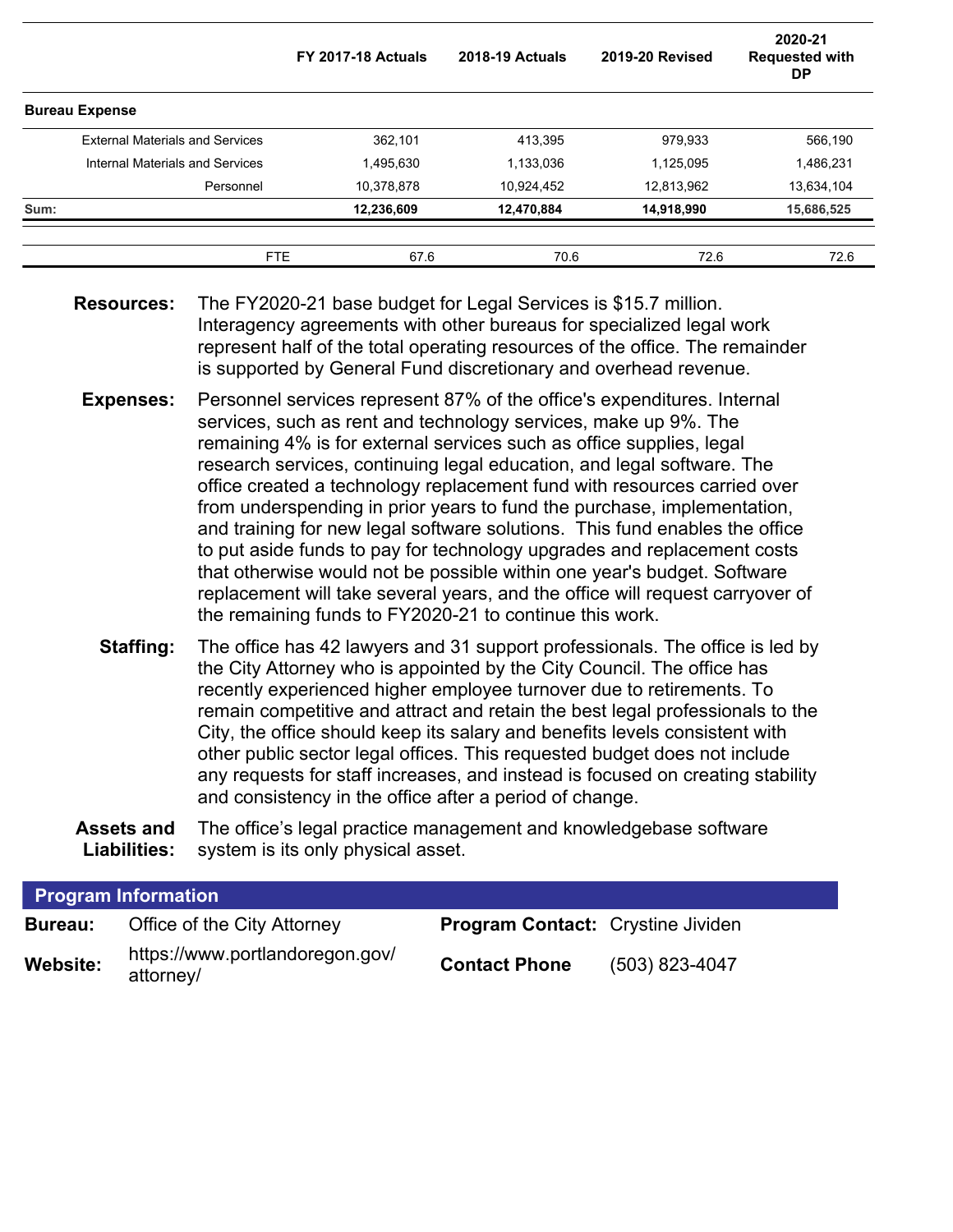### **Office of the City Attorney Monday, January 27, 2020**

PM1. Report for FY 2020-21 Requested Budget 11:41:07 AM

#### **EFFICIENCY MEASURES**

| <b>Performance Measure</b>                   | <b>KPM</b> | FY 2016-17<br><b>Actuals</b> | FY 2017-18<br><b>Actuals</b> | FY 2018-19<br><b>Actuals</b> | FY 2019-20<br><b>Target</b> | FY 2019-20<br><b>YTD Actuals</b> | FY 2020-21<br><b>Target</b> | <b>Strategic</b><br><b>Target</b> |
|----------------------------------------------|------------|------------------------------|------------------------------|------------------------------|-----------------------------|----------------------------------|-----------------------------|-----------------------------------|
| AT 0007<br>Annual costs of outside counsel   |            | \$508,718                    | \$490.695                    | \$341.568                    | \$500,000                   | \$260,000                        | \$500,000                   | \$500,000                         |
| Cost of service per attorney hour<br>AT 0008 |            | \$138                        | \$141                        | \$150                        | \$164                       | \$160                            | \$169                       | \$170                             |

#### **WORKLOAD MEASURES**

|         | <b>Performance Measure</b>                                                      | <b>KPM</b> | FY 2016-17<br><b>Actuals</b> | FY 2017-18<br><b>Actuals</b> | FY 2018-19<br><b>Actuals</b> | FY 2019-20<br>Target | FY 2019-20<br><b>YTD Actuals</b> | FY 2020-21<br><b>Target</b> | <b>Strategic</b><br><b>Target</b> |
|---------|---------------------------------------------------------------------------------|------------|------------------------------|------------------------------|------------------------------|----------------------|----------------------------------|-----------------------------|-----------------------------------|
| AT 0004 | Number of contracts reviewed and approved                                       |            | 9,938                        | 11.432                       | 10.290                       | 11.000               | 5,030                            | 10,200                      | 10,000                            |
| AT_0006 | Number of training hours provided by City Attorney<br>staff to other City staff |            | 468                          | 394                          | 421                          | 400                  | 130                              | 300                         | 400                               |
| AT 0001 | Number of litigation cases                                                      |            | 580. ا                       | 481. ا                       | 1,324                        | 1,300                | 560                              | 1,250                       | ,300                              |

#### **EFFECTIVE MEASURES**

| <b>Performance Measure</b>                     | <b>KPM</b> | FY 2016-17<br><b>Actuals</b> | FY 2017-18<br><b>Actuals</b> | FY 2018-19<br><b>Actuals</b> | FY 2019-20<br><b>Target</b> | FY 2019-20<br><b>YTD Actuals</b> | FY 2020-21<br><b>Target</b> | <b>Strategic</b><br><b>Target</b> |
|------------------------------------------------|------------|------------------------------|------------------------------|------------------------------|-----------------------------|----------------------------------|-----------------------------|-----------------------------------|
| AT 0010 Percentage of cases favorably resolved |            | 90%                          | 97%                          | 96%                          | 90%                         | 98%                              | 95%                         | 90%                               |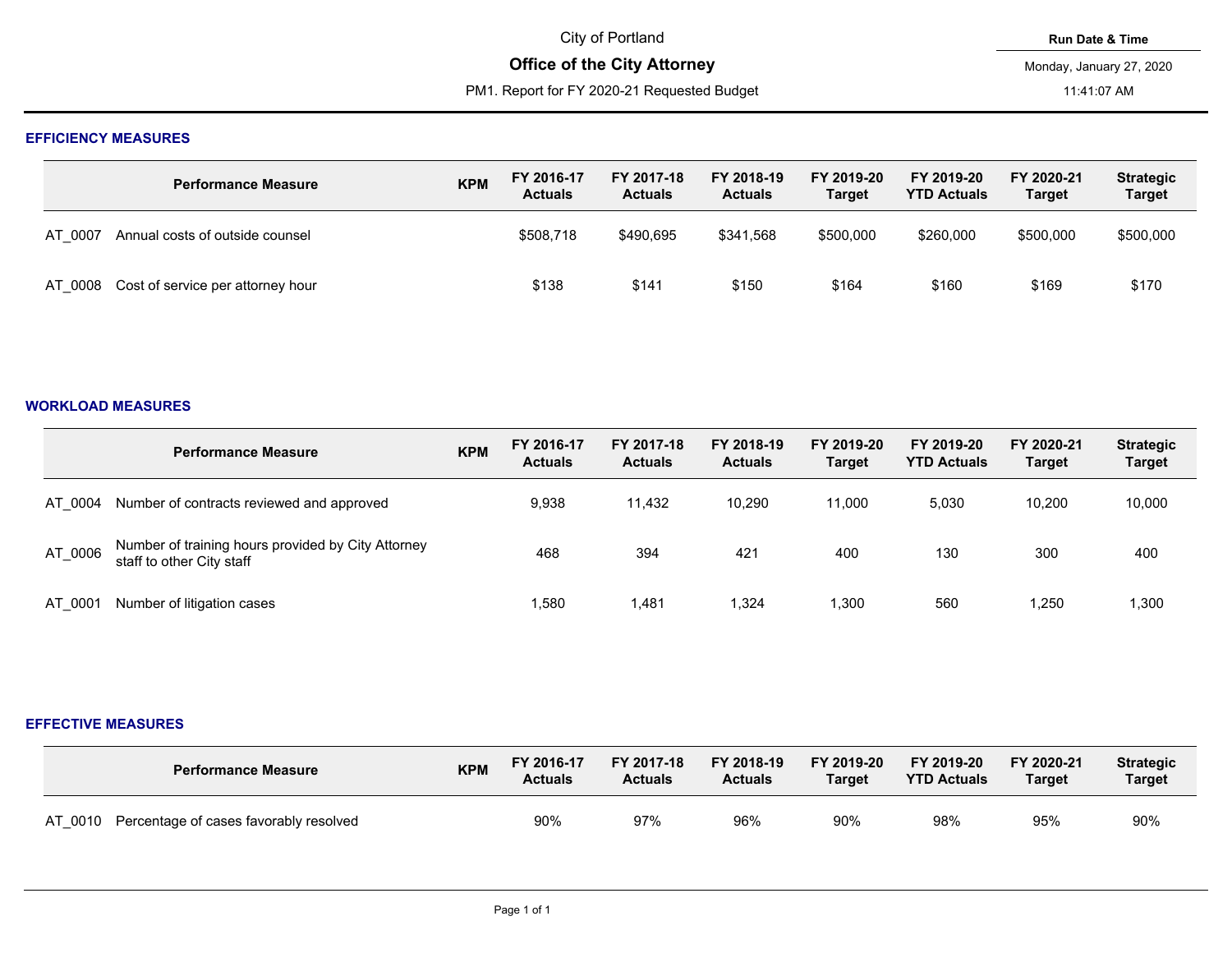# **Office of the City Attorney**

# **Requested Budget & Racial Equity Plan Update:**

The Racial Equity Plan for the City Attorney's Office identifies the following long-term goals: 1) End disparities in City government hiring and promotion; 2) Provide equitable City services to all residents; 3) Create greater opportunities for City government contracting and procurement; and 4) Make racial equity and inclusion an integral component of the Office's identity and culture.

The Racial Equity Plan identifies several concrete actions to pursue these goals, and the following identified actions are all funded in the requested budget for the City Attorney's Office: 1) Continue Honors Attorney and Law Clerk programs to provide opportunities for lawyers from historically underrepresented and diverse backgrounds; 2) Costs to advertise in print and web-based minority outreach services and to recruit from law schools with substantial populations of people of color, including historically black law schools; 3) Require all lawyers and staff to attend two racial equity training events per year; 4) Support Oregon State Bar equity programs by paying for all attorneys to participate in the Bar's Diversity Section, and support a variety of other specialty bar events.

**Racial Equity Plan Link:** https://www.portlandoregon.gov/oehr/article/595601

# **Requested Budget Community Engagement:**

The budget advisory committee for the City Attorney's Office includes a member of the public. The committee reviewed and considered the office's budget and provided feedback.

# **Base Budget Constraints:**

Limited staffing has inhibited the office's ability to track progress on equity goals. The office's small administrative staff was reduced in the FY2016-17 budget due to a mandatory reduction. As a result, the office has not had the ability to track data as thoroughly as it would like to report on the office's equity plan and strategies in a timely manner. Without the proper data collection and analysis, it is difficult to do a thorough evaluation of progress toward equity goals. In addition, the office continues to want to revamp its website to provide more information to the public about legal resources for low income and historically disadvantaged communities. This work, however, would require research, engagement, and translation services at a cost not included in the base budget.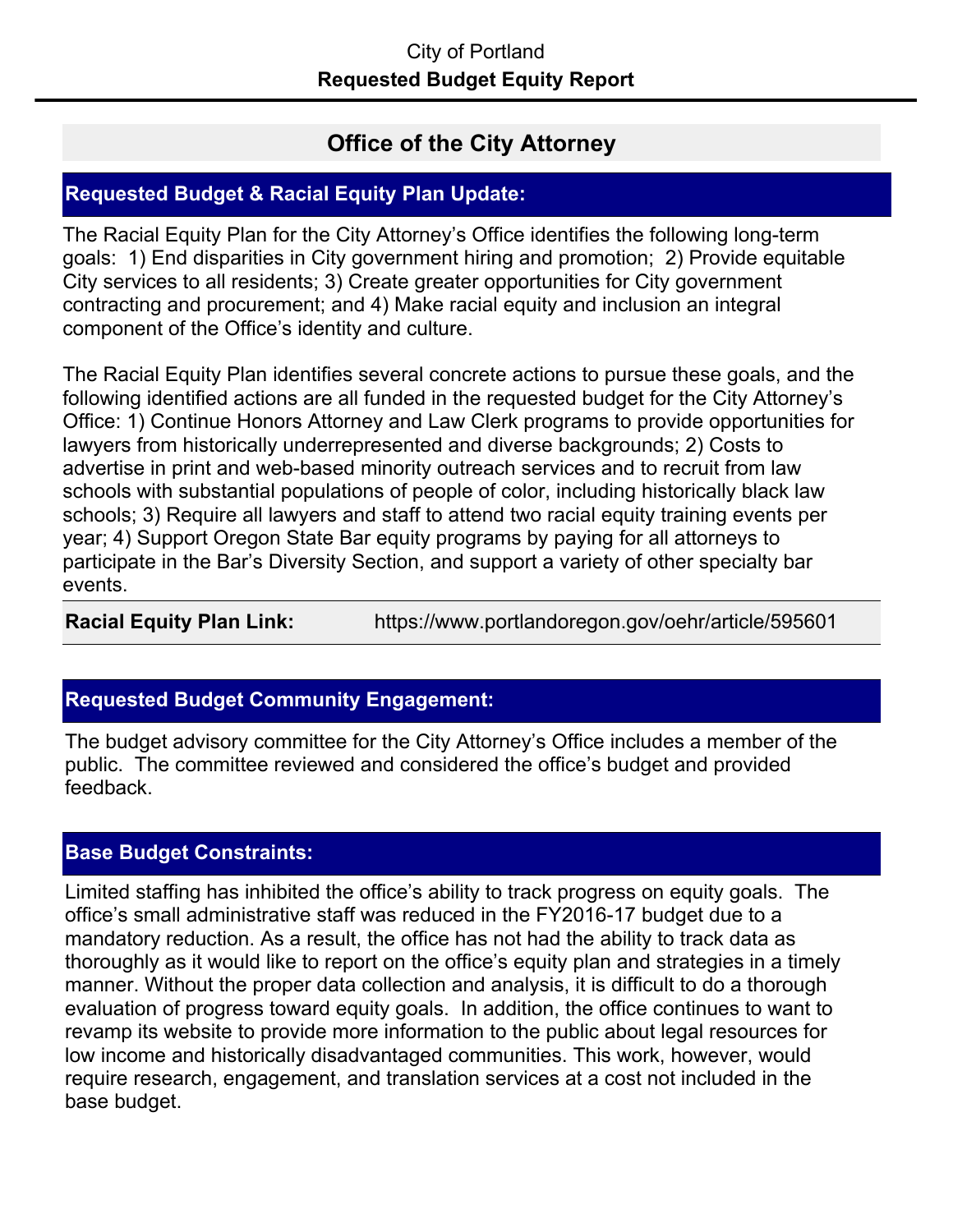# City of Portland **Requested Budget Equity Report**

# **Notable Changes:**

The office has increased its focus on equity in recent years. The office is currently undertaking a year-long, multi-faceted inclusive workplace project to continue to build a more equitable office culture. The office has retained outside equity consultants to provide officewide, small group, and individual equity coaching sessions. This effort will mark the culmination of several years of intense focus on equity in the office. In addition, the office encourages employees to devote up to two hours per month of work time to equity trainings. Employees also are permitted to attend equity trainings and conferences on a case-by-case basis where these advance the work of the City.

### **Equity Manager Role in Budget Development**

The office does not have dedicated equity staff such as an Equity Manager. However, the office has an Equity and Diversity Committee, and several members of that Committee participated in the budget development process, including the City Attorney.

| <b>Equity</b><br><b>Manager:</b> | <b>Tracy Reeve</b> | <b>Contact</b><br><b>Phone:</b> | $(503)$ 823-4047 |  |
|----------------------------------|--------------------|---------------------------------|------------------|--|
|----------------------------------|--------------------|---------------------------------|------------------|--|

# **ADA Title II Transition Plan:**

The requested budget maintains funding for attorney positions that advise all City bureaus on their ADA Title II obligations. Maintaining funding for these positions is a critical way the office helps the City achieve its equity goals.

### **Accommodations:**

Translation services, and access to those translation services are included in the base budget.

# **Capital Assets & Intergenerational Equity**

The only significant capital asset of the office consists of its legal document management software. This asset is maintained so that data can be migrated to newer systems as needed. The office also has created a technology replacement fund to ensure consistent funding for upgrading or replacing software as it becomes obsolete.

| <b>Measure Title</b> | PM 2017-18<br><b>Actuals</b> | <b>Actuals</b> | PM 2018-19 PM 2019-20 PM 2019-20 PM 2020-21<br><b>YTD Actuals</b> | <b>Target</b> | Target | <b>Strategic</b><br>Target |
|----------------------|------------------------------|----------------|-------------------------------------------------------------------|---------------|--------|----------------------------|
|                      |                              |                |                                                                   |               |        |                            |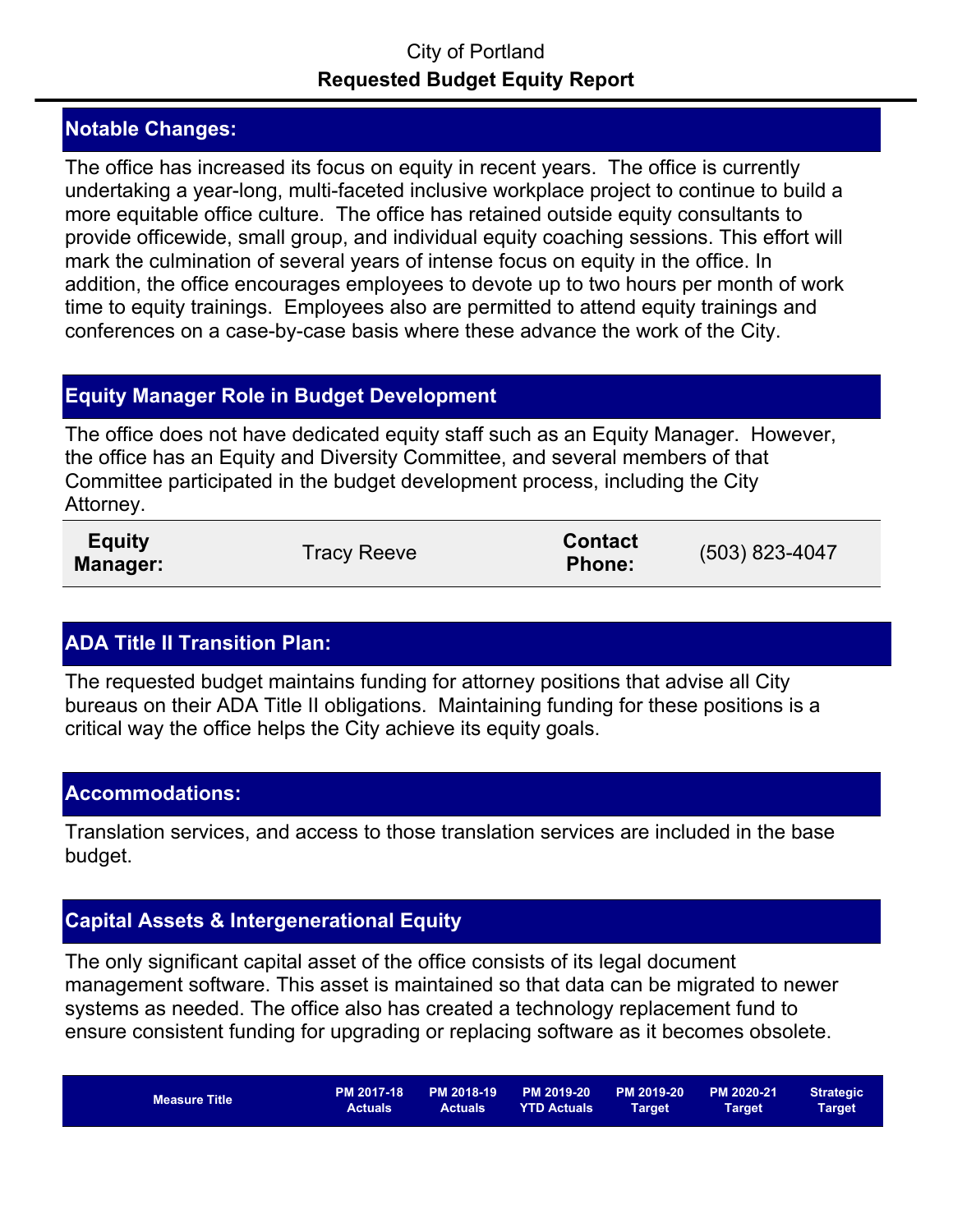# City of Portland **Requested Budget Equity Report**

| The office uses both quantitative and qualitative data to track<br>progress toward the goals in our Racial Equity Plan. For<br>example, the office tracks quantitative data regarding the<br>demographics of its legal professionals to compare the office's<br>composition to the legal market in Oregon and the overall<br>population in Portland. The office also tracks quantitative data<br><b>Data Tracking</b><br>on the number of equity training events employees attend.<br><b>Methodology:</b><br>Also, on a qualitative basis, the annual performance evaluation<br>process for the office includes an explicit question asking how<br>employees contribute to an equitable and inclusive workplace.<br>However, one analyst position was eliminated in the<br>FY2016-17 budget reductions. As a result, the office's capacity<br>to analyze data has been diminished which makes it difficult to<br>effectively evaluate progress toward equity goals. |  |
|---------------------------------------------------------------------------------------------------------------------------------------------------------------------------------------------------------------------------------------------------------------------------------------------------------------------------------------------------------------------------------------------------------------------------------------------------------------------------------------------------------------------------------------------------------------------------------------------------------------------------------------------------------------------------------------------------------------------------------------------------------------------------------------------------------------------------------------------------------------------------------------------------------------------------------------------------------------------|--|
|---------------------------------------------------------------------------------------------------------------------------------------------------------------------------------------------------------------------------------------------------------------------------------------------------------------------------------------------------------------------------------------------------------------------------------------------------------------------------------------------------------------------------------------------------------------------------------------------------------------------------------------------------------------------------------------------------------------------------------------------------------------------------------------------------------------------------------------------------------------------------------------------------------------------------------------------------------------------|--|

# **Hiring, Retention, & Employment Outreach:**

The requested budget preserves all positions in the office, and particularly shields those that directly advance the office's equity goals.

# **Contracting Opportunities**

The requested budget maintains funding for attorney positions advising the City on its efforts to promote contracting opportunities for disadvantaged, minority, women, and emerging small businesses. This includes both general contracting advice and legal advice regarding specific programs such as the Community Equity and Inclusion Plan (CEIP), Community Opportunities and Enhancement Program (COEP), and Clean Energy Community Benefits Fund. Maintaining the budget for these legal services helps the City achieve its equity goals.